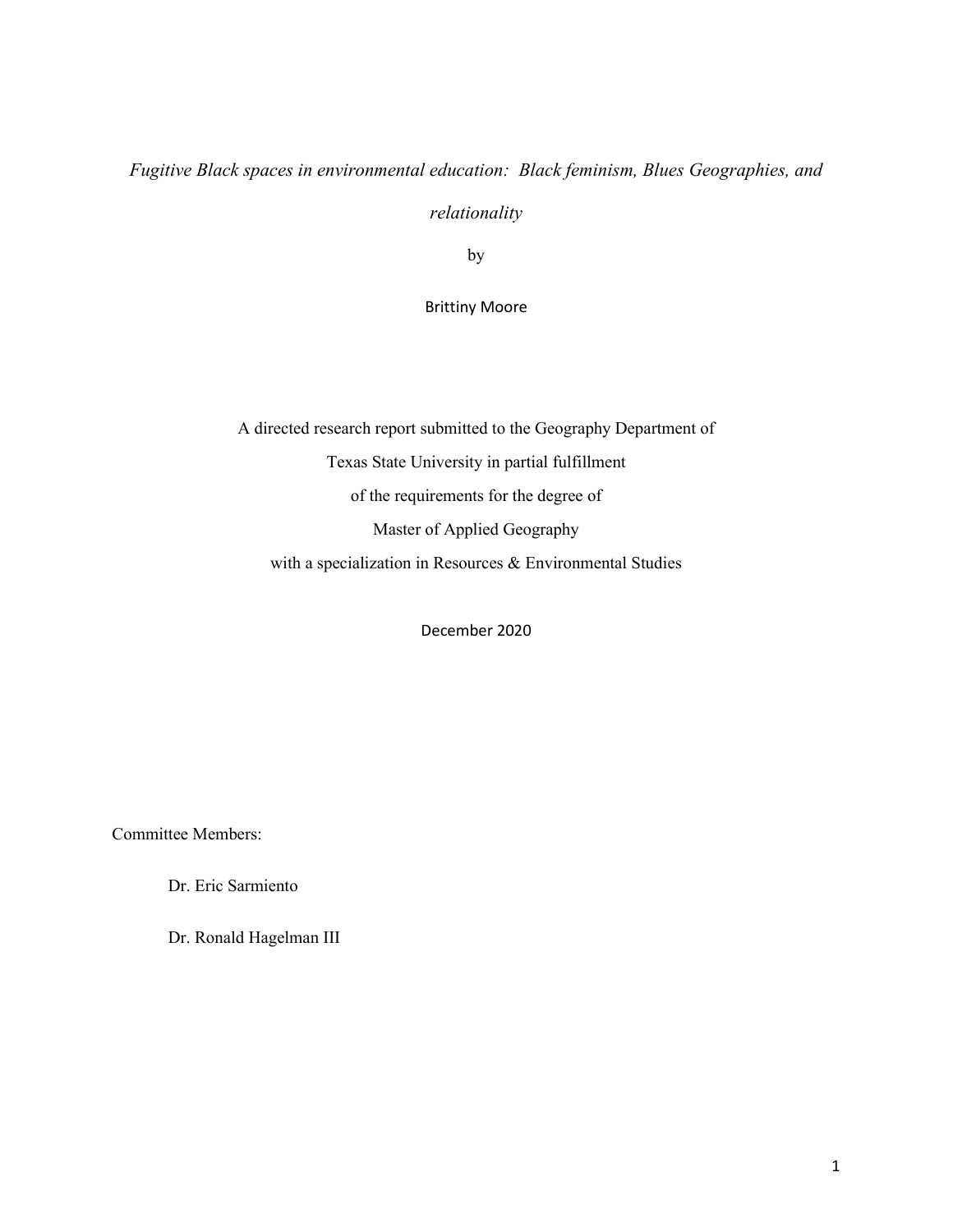#### **Introduction**

Working for the Texas Children in Nature movement was the job I had been dreaming of. This was a real opportunity to radically enmesh my admiration for the environment with my passion for education. Although the main duties for the position were administrative – completing data entry and maintaining websites and social media platforms – I had the opportunity to help build a coalition of environmental educators and network to spread our mission to ensure equitable access and connection to nature for children in Texas. The movement was an extension of a larger, international movement occurring under the ideology of Richard Louv and his conception of No Child Left Inside. The movement was sparked by Louv's 2005 book*, Last Child in the Woods: Saving our Children from Nature Deficit Disorder,* and led a charge to teach children how to connect with a nature that allowed for them to escape the hustle and bustle of human life and the technology that drives it*.* 

After some time of planning and attending meetings, of plugging environmental education (EE) programs into our database, and of creating campaign after campaign to urge children to get outside, I started to wonder – *who exactly are we trying to connect to what nature?* We dramatically lacked diversity both on staff and within our partnerships. We were promoting programs delivered by large nature centers with pricey workshops and summer camps. We were advocating for programs that idolized a pristine nature – even the city parks were often in the "good" neighborhoods – and for programs that taught about nature and our duty to the environment. I had a hunch that if we truly wanted to create equitable access to nature, we were going about it all wrong. I would be completely disheartened to learn that my questions and concerns would fall on deaf ears, and after a stressful three months of fighting for real equitable actions I would prematurely end my time with Texas Children in Nature.

\*\*

It was a cool spring morning at the Becker Elementary School's Green Classroom. As environmental educators for the City of Austin in Texas, we used this classroom garden – filled with fruits, vegetables, and native wildflowers – to provide lessons in green gardening and other sustainable practices. Becker Elementary School sits in a white neighborhood on the west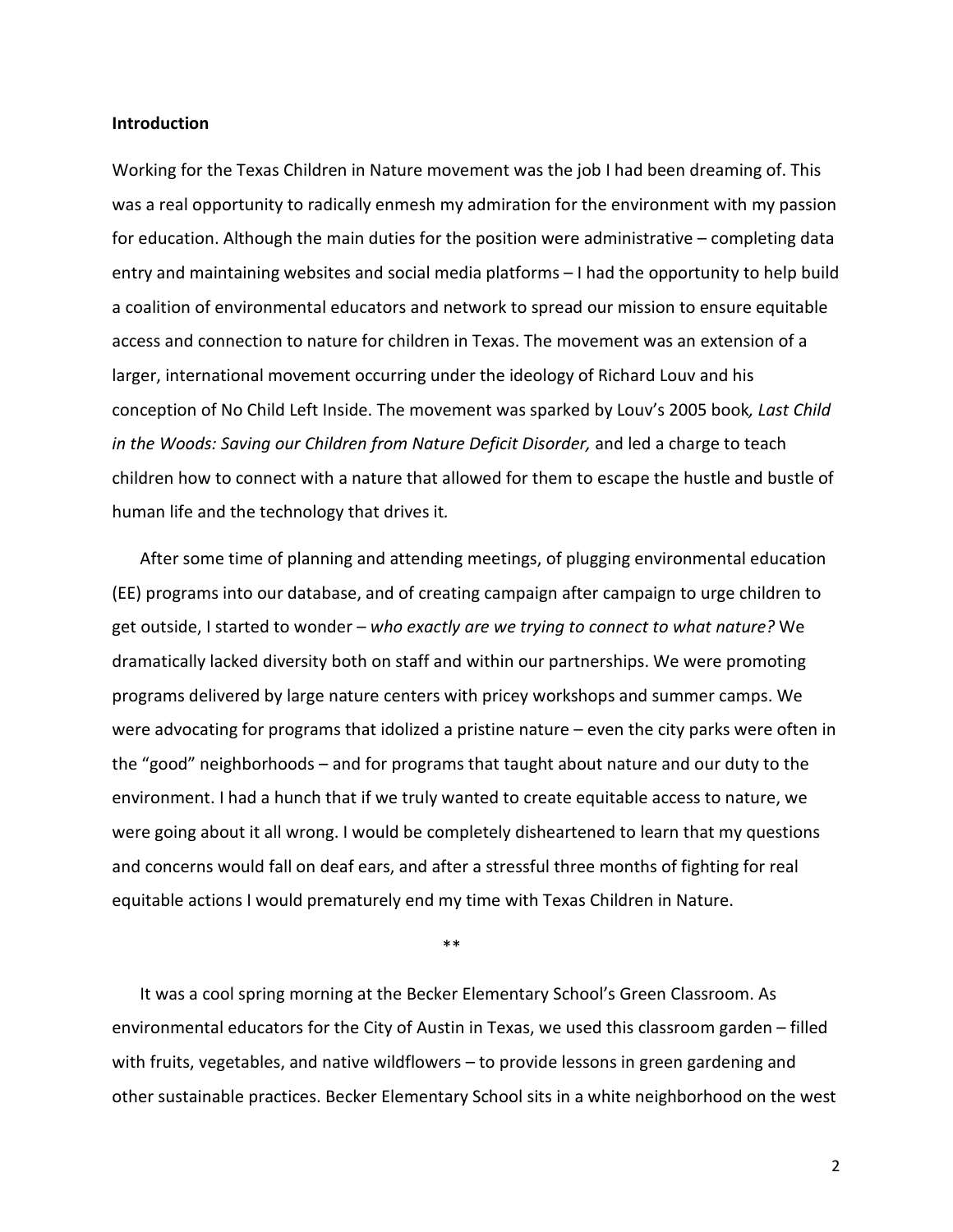side of the city, and we would wait patiently each morning for the bright yellow of a school bus to indicate that the students bussed from the east side of the city have arrived. On this morning, we had a classroom of Black students, fully energized – singing and dancing as they stepped off the bus. The students rapped together and danced together as they learned to turn and sift compost, as they planted vegetable seeds, and even as they watered garden beds. The beat of choice was a popular Hip-Hop song, Roddy Ricch's "The Box," that I myself had listened to on my way in to work. The students seemed to be enjoying their experience, but I was soon asked by a fellow educator to help keep them on task and to advocate they use proper garden etiquette. At this request, I noticed the "looks" our students were receiving from the white teachers and students of Becker Elementary.

Here, I found myself asking a similar question as before – *what nature are we trying to "connect" our students to?* We were providing an EE program that only advocated for the preservation and conservation of one side of the city – the west side. Our curriculum blatantly ignored the histories and genealogies of our land and the differentiated cultural traditions and practices that were and are in relation to nature. Our curriculum failed to question the association of "damaged" East Austin nature(s) with the low-income communities of color that called these areas home. And, as a Black queer woman – used to being the "other" in the room – I could have never guessed that my difference would be used to leverage the concept of diversity within our EE practices, where it didn't authentically exist.

These were tough experiences to work to understand and to cope with, and as I began to ask questions that would unsettle place within my own consciousness, I began to recognize that these EE programs were failing our youth of color by dissociating Black and Brown bodies from the personal and communal relationships that are held with nature and the environment. We were telling youth of color how to act in nature and how to make connections with the environment, rather than helping the youth understand the nature(s) they lived in and experienced. We were pushing youth of color to the margins of EE spaces, telling them that their realities and lived experiences had no place in nature and environmental knowledge, and stripping them of agency in their relations to the worlds that lay outside of their own bodies. Wanting to challenge the notions of these popular EE pedagogies and practices, I situate myself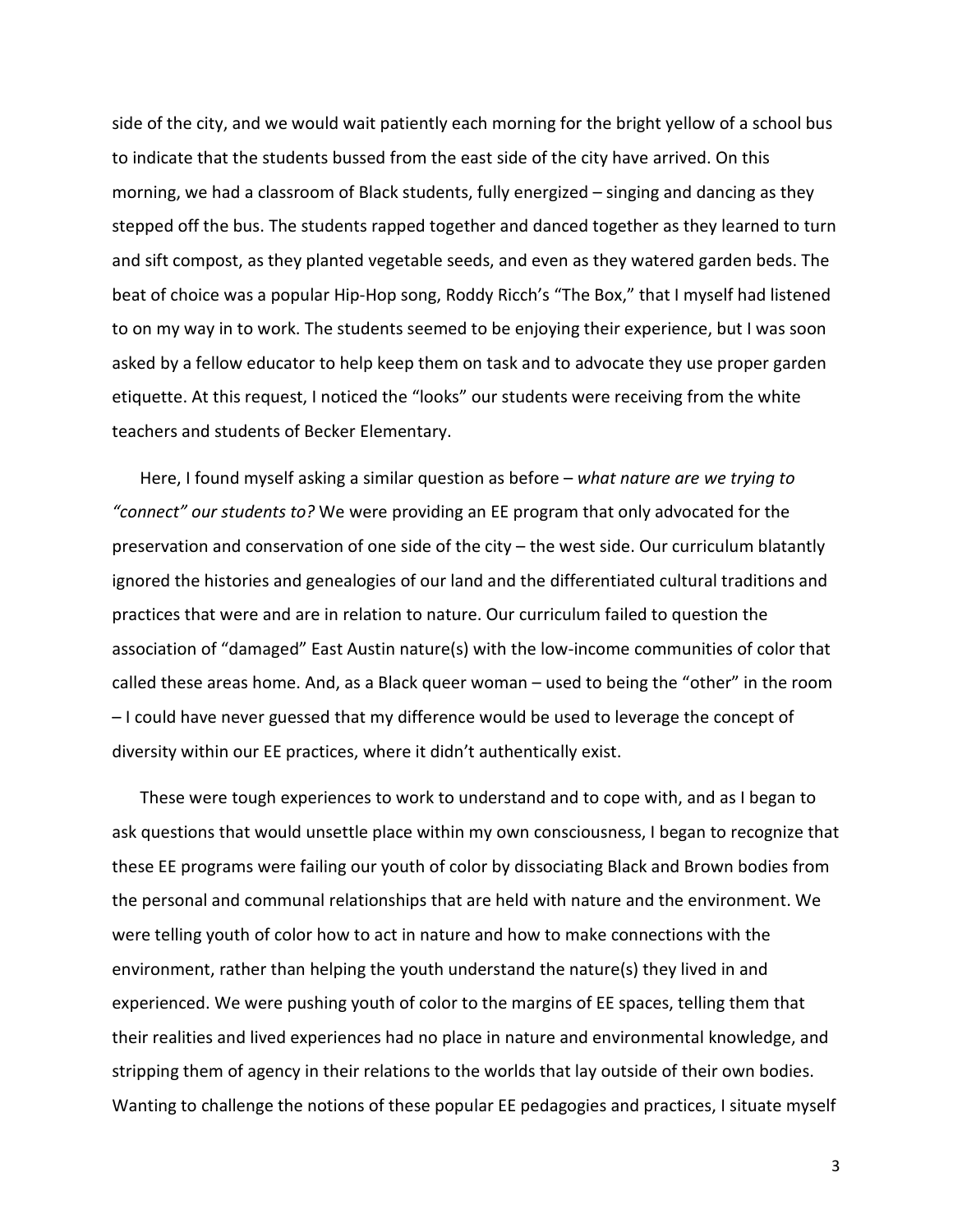here in this research. As I began to contemplate this research, I did not wish to spend ample time examining specific practices or establishing specific practices or frameworks for EE pedagogies, nor did I wish to further entrench the essentialization of Black bodies as victims of a system by only exploring the ills of current EE pedagogies and practices. Rather, I have chosen to engage with Black feminism and Blues geographies to contend with Black radical thought as providing foundational ideas and concepts upon which to explore EE pedagogies and practices. By engaging with these ideas and concepts, I hope to contribute to the mobilization of Black radical thought as key in a rethinking of agency in space production and a rethinking of who and what makes place. This research seeks to conceptualize the intentional production of racialized space that centers knowledges normally kept at the margins, and that recognizes agency in space relations. In an attempt to imagine these radically differentiated spaces, I will engage with EE literature that works to story place and centers the genealogy of spaces to mobilize thought that situates Black radical knowledges and traditions.

My argument proceeds in three main sections. In the first, I illustrate how education has historically reduced Black bodies to being uneducable while removing Black spaces from the education system. By tracing the genealogy of Black relations with the education system extending from the plantation, I present literature to demonstrate how these relations have devalued the innocence of Black childhoods, excluded Black children from environmental education spaces, and used nature as an instrument to fix the humanness of Black children while also repairing their non-human worlds. In the second section, I discuss how dominant environmental education practices uphold Eurocentric constructions of space and white supremacist ideologies by focusing on an anthropocentric environmental education pedagogy. This EE pedagogy is most effective in perpetuating the distinction between human and morethan-human worlds and heavily deteriorates human relationality to place and space. Having traced the imbrication of EE with the colonizing drives of white supremacy and anthropocentrism, I contend for a conceptualization of a decolonized, relational EE pedagogy by engaging with Black feminist work of Katherine McKittrick, bell hooks, Fikile Nxumalo, Kihana Miraya Ross, and Kishi Animashaun Ducre. To expand this approach, I draw on the Blues geographic thought of Clyde Woods to demonstrate that a relational approach to EE is key to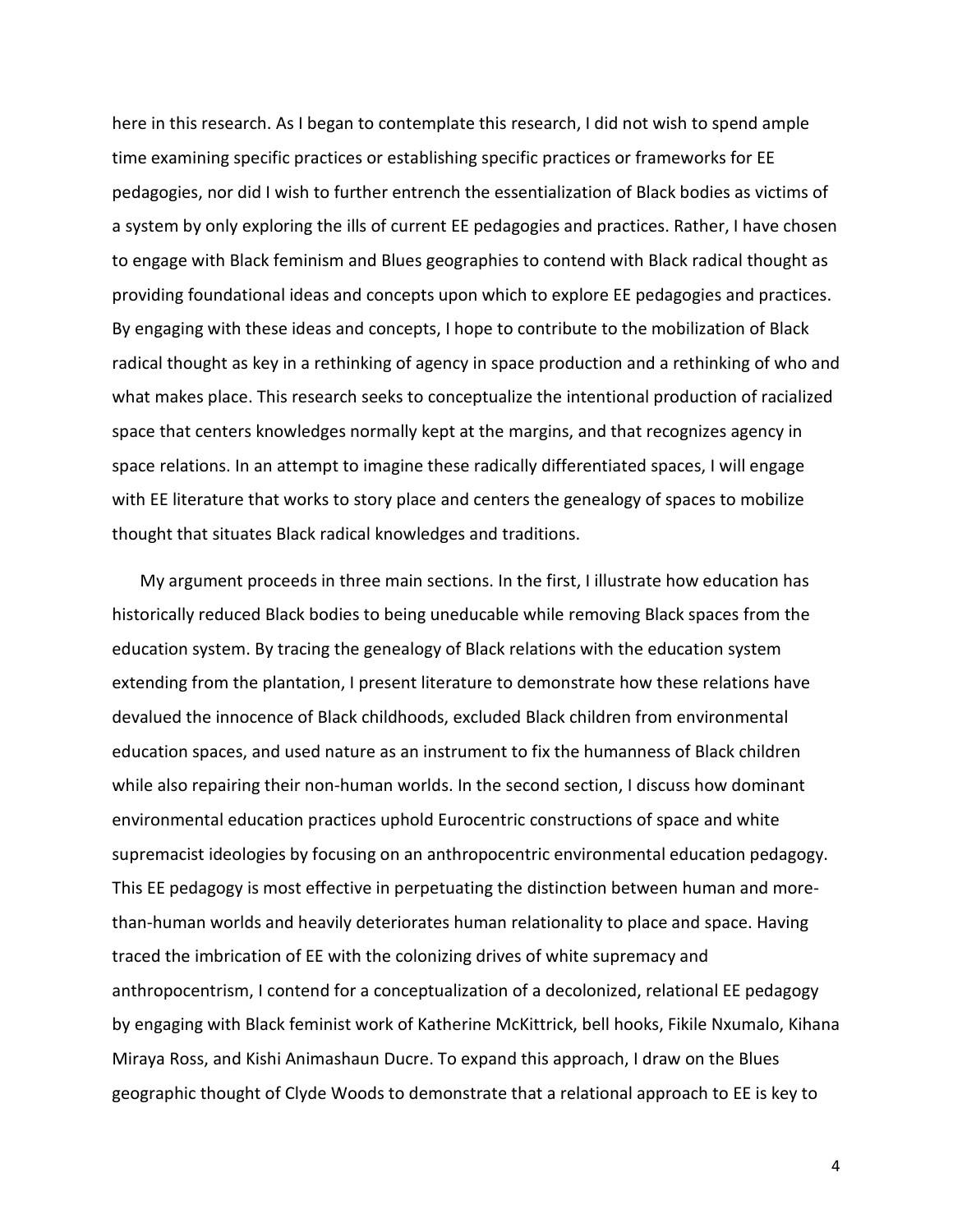creating mindful and just EE for youth of color. This in turn raises the question of how to integrate the ideas and concepts of Black radical thought into the existing hegemonic and Eurocentric EE spaces. In response to this concern, I suggest mobilizing *fugitive spaces* and *racial counterspaces* to re-envision EE spaces that actively resist anti-Black and colonial pedagogies and practices and aid in the production of radical Black spaces in EE for youth of color.

## **Black spaces in environmental education: colonization, collision, and innocence**

Thinking through the complexities of race and educational spaces makes visible how throughout American history education has been utilized as an instrument of suppression of Black freedom. Literatures tracing the genealogies of American education systems reveal colonialist and anti-Black roots that have grown, developed, and persisted as political, economic, social, and cultural formations have changed over time. In this section, I engage with these literatures to trace the long genealogy of anti-Blackness in American education systems, focusing on how environmental education blossomed from those same roots.

Historians and critical geographers have demonstrated that during chattel slavery in the United States, white landowners feared that academic learning of any form would provide a knowledge to enslaved Africans that would enable them to actively subvert their subordination and take back control of their bodies, minds, and futures (Warren and Coles 2020). The ability of the enslaved African to read and write was viewed by many white Americans as an attack on the whiteness and coloniality that characterized mid-nineteenth century America. If discovered to be "educated," enslaved Africans were severely punished, sometimes with death. Planters would stop at nothing to impose and sustain the slaves' willingness to be subservient (Warren and Coles 2020; McKittrick 2011; Du Bois 1935; Robinson 1983). Upholding the American system of production and social reproduction resting on enslaved laborers required the construction and maintenance of *anti-Blackness –* "the socially constructed rendering of Black bodies as inhuman, disposable, and inherently problematic" (Warren and Coles 2020, p.2). This pervasive *anti-Blackness* – blackness as the thing to be feared and hated, Nakagawa (2012)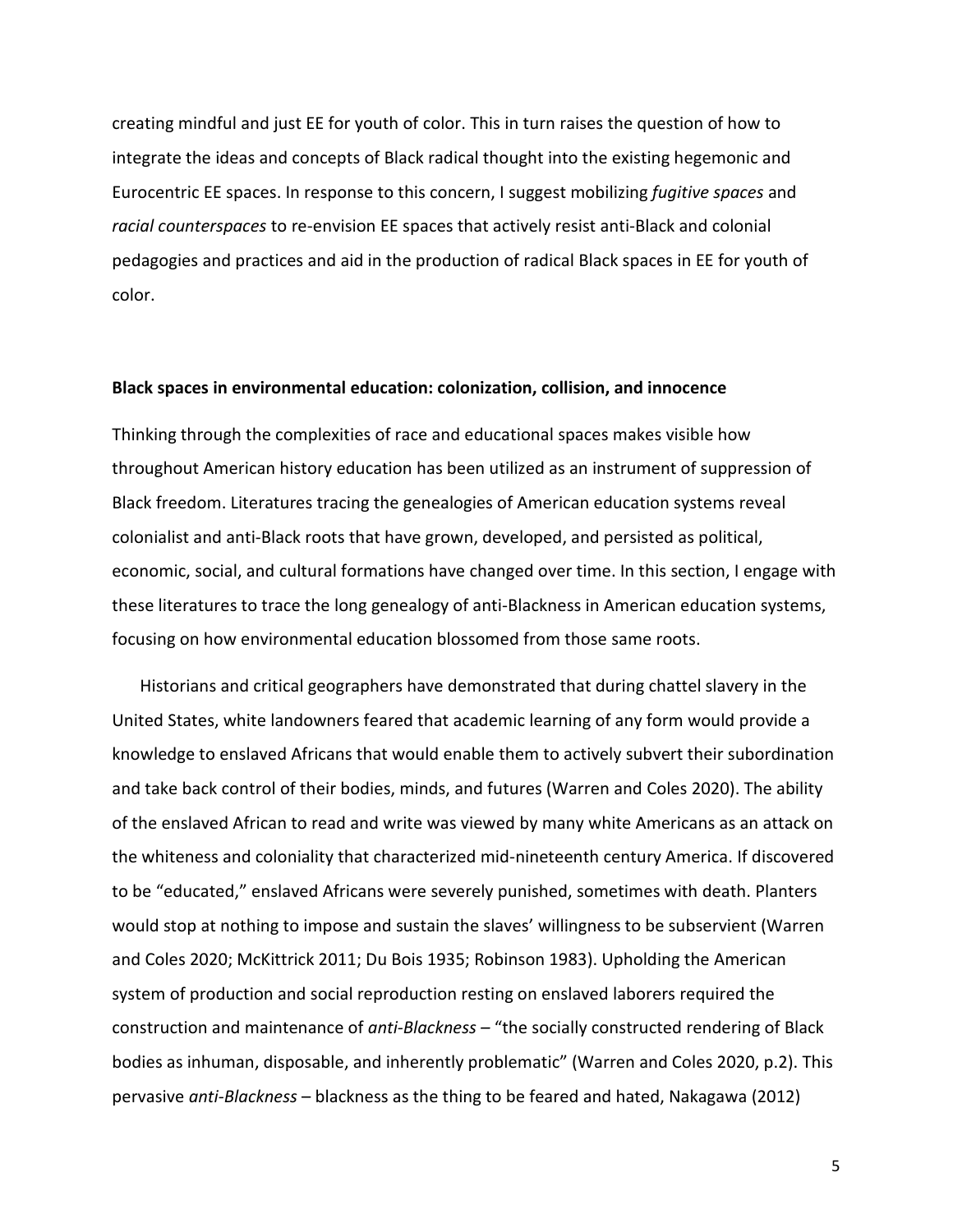argues, was necessary for the white supremacist power structure's survival. And its legacy in American society continued within educational spaces after slavery, educating Black bodies to use their hands and not their intellect during the Reconstruction Era. Racist conceptions of Black people as innately inferior, partly from the education that had been stripped from them, halted Black bodies from encompassing human values and further reduced Black bodies to commodities (Warren and Coles 2020; McKittrick 2011; Woods 2007; Nxumalo and Ross 2019; Barra 2020).

Black educators in years past, such as Booker T. Washington and George Washington Carver, assert education as key to the racial advancement and economic liberation of Black bodies. Washington believed agricultural education and skills development would provide an economic source for African American self-sufficiency and community building, ultimately creating the Tuskegee institution that was committed to Black education that attended to the well-being of the whole – physical and metaphysical – human (White 2018). The curriculum of Tuskegee was developed to complement the lived experiences of its students and fostered collective community development and the recognition of Black agency in educational spaces. Washington would go on to hire Carver to provide education that promoted achieving economic autonomy using agriculture as a strategy of self-sufficiency and community sustainability. Carver considered this curriculum as an instrument for Black farmers to survive in racially hostile and economically oppressive environments. Carver contended that this education for survival was most effective when connected to the conditions on the ground. Both Washington and Carver approached Black education as a means to meet the needs of those who needed it most (White 2018).

Givens (2016) explains the modern U.S. schooling system as spaces where Black people are flooded with Eurocentric ideologies that inhibit their economic, political, and social progress, ultimately furthering white dominance and supporting the agenda of white supremacy. Other scholars have described the U.S. schooling system as formal spaces of Black suppression that depress the "genius of the Negro," making Black people feel that their race is not meant for greatness and will never live up to the socially constructed standards of success (Sojoyner 2016; Woodson 1933). This extension of slavery to educational spaces is integral in understanding the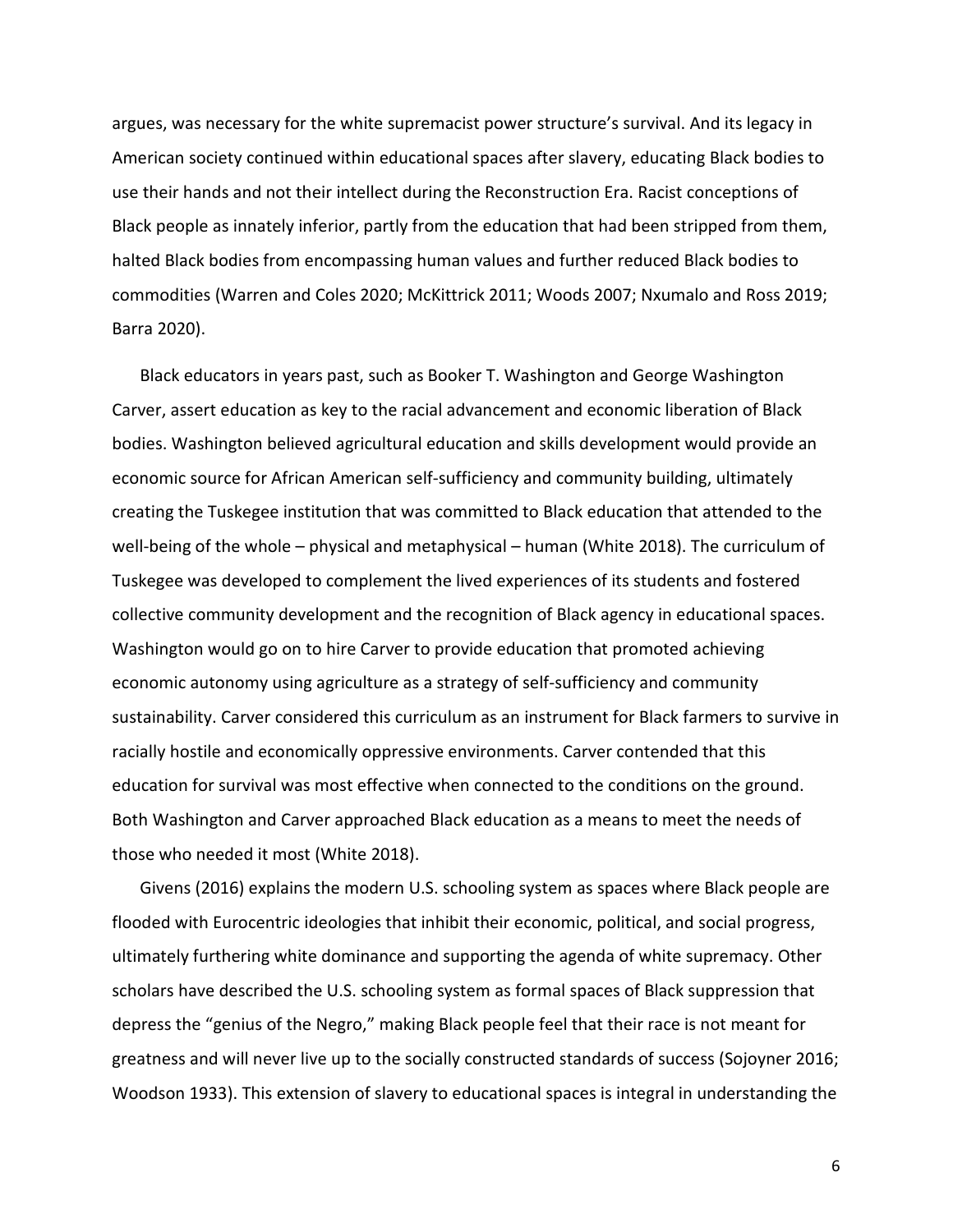schooling of Black childhoods in the context of what Ross (2020) has coined the afterlife of school segregation, "where Black students remain systematically dehumanized and positioned as uneducable"(Nxumalo and Ross 2019, p. 505). Ross (2020) uses Hartman's (2007) concept of the afterlife of slavery and the transcended subjugations to create a framework for the afterlife of school segregation. "Despite the end of legal segregation of schooling, education for Black children remains marked by the impossibility of Black childhoods and manifests in the form of dehumanization, surveillance, deficit perspectives, and punitive discipline" (Nxumalo and Ross 2019, p. 505).

Environmental education (EE) spaces are most often instrumentalized as systems to uphold the political and personal agenda of these hegemonic power structures and have historically been used as agents to support anti-Black projects. EE has effectively institutionalized the Eurocentric understanding of human's agency in the world that ignores the knowledges and experiences of marginalized, low-income communities of color. Anti-Blackness in childhood EE practices has strong and ancient roots deeply embedded in colonial constructions of space and place and Eurocentric idealizations and romanticizations of nature and childhood (McKittrick 2011, Nxumalo and Ross 2019). Katherine McKittrick (2011) claims colonialized spaces as spaces of encounter within place. Colonialization creates encounters of differentiated spaces and collisions of distinct knowledges and lived experiences that become entangled and drive conflicts within place. These conflicts largely arise from the objectification of specific bodies by a dominant, "emancipated" group and accompany a universal system of knowledge that claims absolute truths for that space. When absolute truths are absorbed and mobilized to create societal normatives and standards, colonialization becomes an effective tool to be employed in the process of commodifying bodies – positing bodies that do not express these normatives and standards as less-than-human and subjects of exploitation. Here, spaces are used as weapons to create "others" and to push these "others" who do not "belong" to the margins of society, thus, creating racial hierarchies within space. It is the mobilization of these Eurocentric claims to absolute truths that identify how spaces can be conceptualized into a singular cultural, material, and social space. These conceptualizations are crafted, with heavy guide from the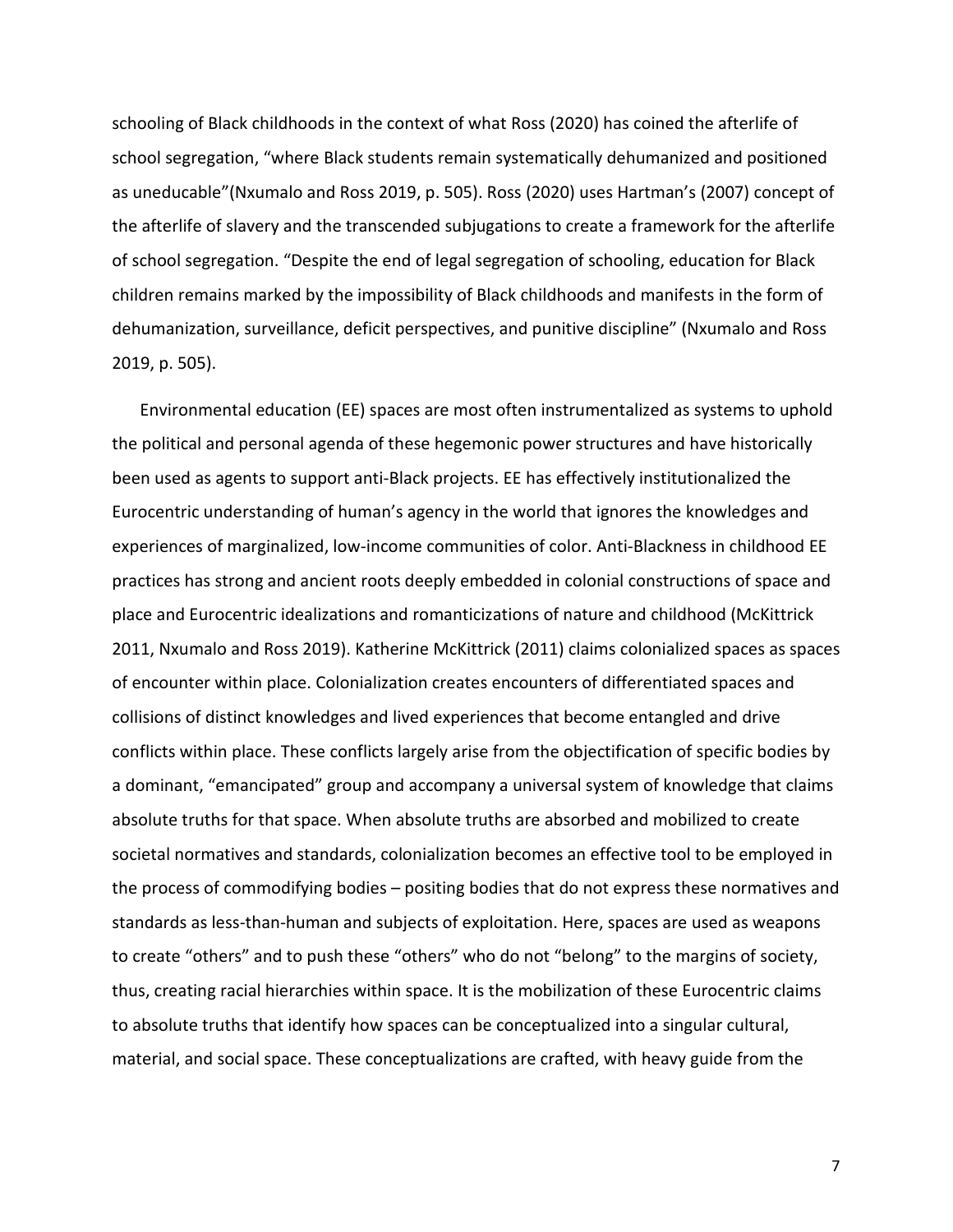universal system of knowledge, as a means of reworking space with institutional realignment and embedding socially constructed narratives that are systematically upheld.

It is no surprise then that the understandings of nature, childhoods, and EE have been underpinned by the pervasiveness of white supremacy that permeates colonial knowledges. Anti-Blackness in childhood EE spaces is most visible in the practice of the exclusion of Black children. While also a significant issue in EE practices for youth, the exclusion of Black children is not limited to the dispossession of agency to participate in EE spaces. Anti-Blackness as it functions in EE for the youth is largely marked by the exclusion of Black childhoods from the Eurocentric narrative of a natural connection of pure and innocent children with pure and romantic nature (Nxumalo and Ross 2019).

Current scholarship illustrates and interrogates historical and contemporary assumptions of the whiteness of childhood innocence and the exclusions of Black childhoods from the Eurocentric construction of innocence (Bernstein 2011; Nxumalo and Ross 2019). Bernstein (2011) explores historical entanglements of childhood innocence and the racial formations of the United States to demonstrate a transcendence in the ascription of childhood innocence as that belonging to the white race and the power that is privileged from that status. These entanglements are traced through racialized space collisions transcending the time of the United States and are connected to the racialization of the environment. The works of authors such as Carolyn Finney (2014) and Dianne D. Glave (2010) use powerful, oppositional narratives to trace historical space collisions and to explore the racialization of the environment emergent from racial violences and resistances in the United States. Through the erasure of Black childhood innocence, the Black bodies of youth of color have been reduced to a less-thanhuman status. Such a status has justified anti-Black violences in educational spaces and perpetuated the narrative of the uneducable Black mind. Eurocentrically constructed narratives of Black bodies has marked Black childhood in EE for the youth as inhibited by deficit disorders (Nxumalo and Ross 2019). This ideology has been given greater agency with emergent movements such as Richard Louv's Leave No Child Inside and its accompanying diagnosis of nature deficit disorder (Louv 2008). The movement is underpinned by the Eurocentric assumptions of childhood and nature and the romanticization of normative relationships with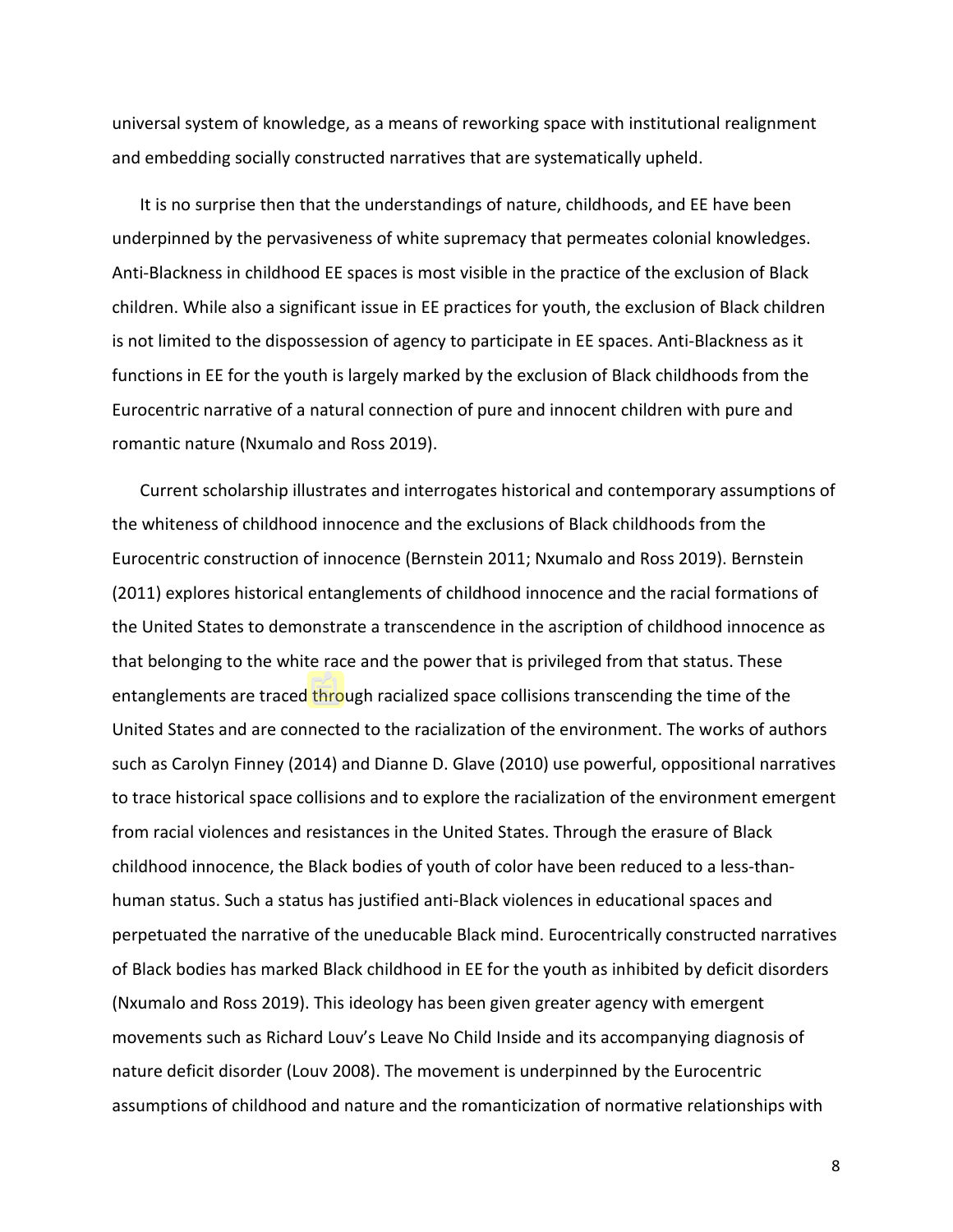the environment in that it claims childhoods as devoid of relationships with a pristine nature that can easily be found surrounding the homes of white neighborhoods. In his book, *Last Child in the Woods: Saving Our Children from Nature Deficit Disorder*, Louv claims a direct link between a lack of "natural" connections from a "wired generation" to a rise in childhood obesity, attention disorders, and depression. Louv continues by prescribing a romanticized version of nature as a "fix" to childhood disorders and key to the healthy development of children.

Colonial and Eurocentric visions of what constitutes nature imagine a pure and wild nature that sits in wait to be discovered for the learning of children. This vision of nature instills the ideology that nature(s) are distant, pristine places that are significantly untouched by anthropocentric forces – that is, "nature" is innocent and spaces for the innocent. Not only does this way of thinking about and practicing EE ignore the existing entanglements of youth of color and their lived experiences with the more-than-human worlds, but it also seeks to utilize EE as an instrument for fixing certain children and natures that are lacking innocence (Nxumalo and Ross 2019; Bellino and Adams 2017; Warren and Coles 2020). This type of EE forces youth of color to experience EE as obscure instruction that does not express their personal and complex relationships to their local places. This framework does not acknowledge the political, economic, and social production of spaces that is crucial in responding to the structural inequities and barriers that have historically shaped these relationships and spaces for youth of color. EE pedagogies that operate within the Eurocentric knowledge of what counts as nature and who can be innocent, further construct nature as spaces that ideally can fix the lack of innocence of Black childhood. Eurocentric constructions of Black bodies as less-than-human has positioned Black childhood and even the Black spaces that Black children experience as objects in need of repair. Nxumalo and Ross (2019) argue that the constructed narratives of Black childhood as that of being nature deficit, and the de-politicizing of space, has "enabled nature education to be positioned as a form of rescue, such as in improving the developmental trajectories for so-called 'at-risk' Black children" (p. 504).

Environmental educators play an active role in the normalization of anti-Blackness within EE spaces. As Eurocentric knowledges and constructed narratives take systematic root as absolute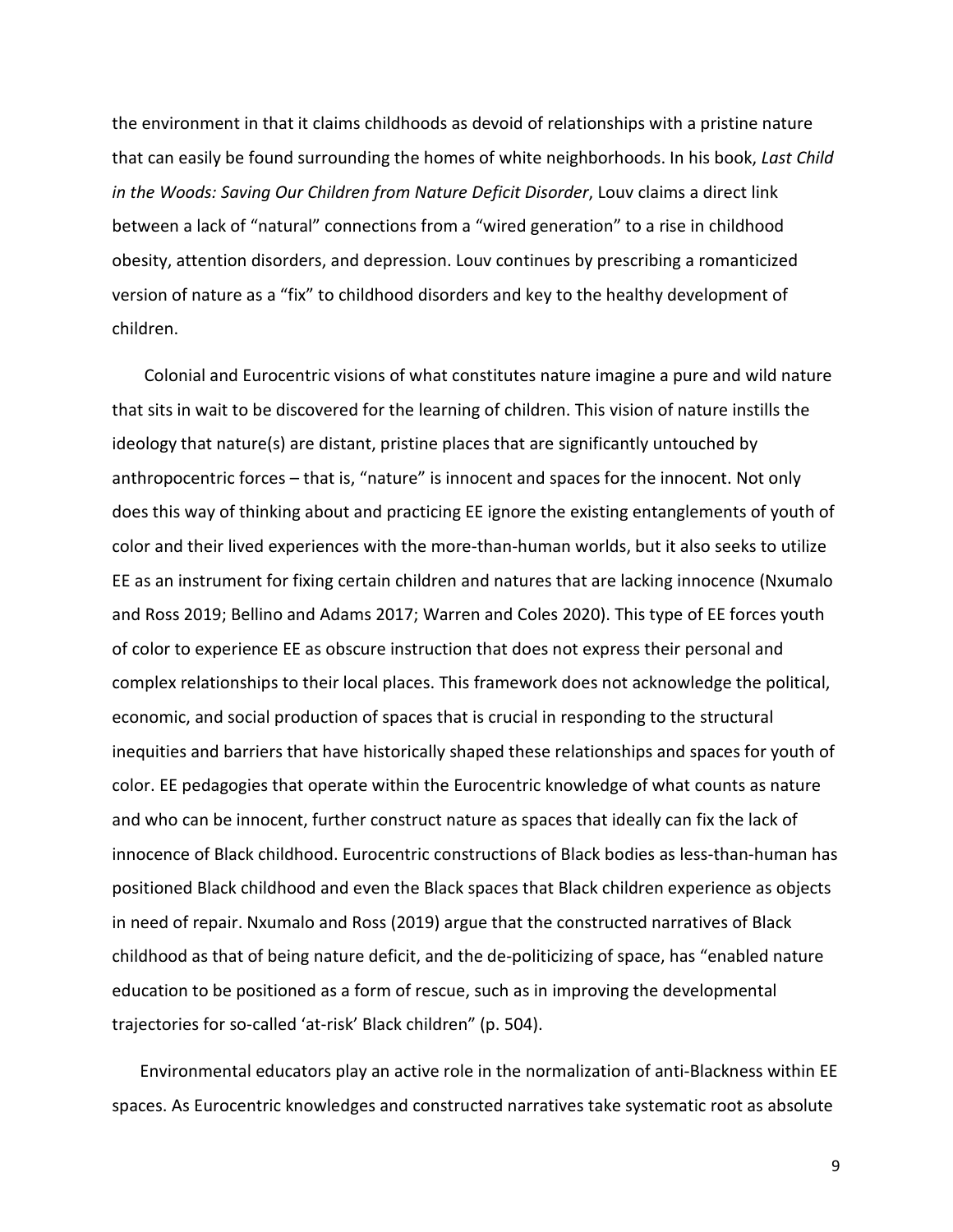truths, environmental educators are vulnerable to internalizing anti-Black messaging and easily become agents of anti-Black violences in educational spaces. This calls into question the intentionality of educators. Succumbing to the anti-Black messaging unconsciously shapes the professional decisions that lead educators to reproduce anti-Black curricula, policies, and practices that continuously dehumanize Black childhood (Warren and Coles 2020).

In sum, the anti-Black production of educational spaces permeates the field of environmental education and effectively perpetuates the erasure of Black spaces and Black agency in the relations that a body can encompass with the physical and metaphysical components of nature and the environment. This spatial production actively dehumanizes Black childhoods and commodifies Black bodies, – reducing Black bodies to the same non-human category as the Eurocentric ideology of nature – and significantly reduces the agency of Black youth in understanding their own truths to their relations with the physical and metaphysical realms that surround them. Current and dominant EE pedagogies and practices embrace these colonial ideologies that assiduously sever Black childhoods from their connections to relational place-making. This severance upholds the normalization of the dispossession of Black bodies and the naturalization of attempts to erase a difficult history of a plantation economy and exploitation of marginalized communities.

#### **An anthropocentric production of environmental education spaces**

Eurocentric constructions of Black childhoods as out-of-touch with nature has produced environmental education spaces that operate within the colonial bifurcation of the human and non-human worlds. In order to spatialize this bifurcation, geography has been successfully utilized in the imagining of boundaries between spaces of difference, their immediate surroundings, and the territory beyond. This weaponization of space has been recognized as a powerful instrument in distancing the "Others" to boundaries between belonging – pushing the "Others" to the margins of society – and an effective destabilizing governing technology in severing the "Others" relations to the land. The Eurocentric process of "othering" remains foundational to racialized social structures by constructing particular geographic places and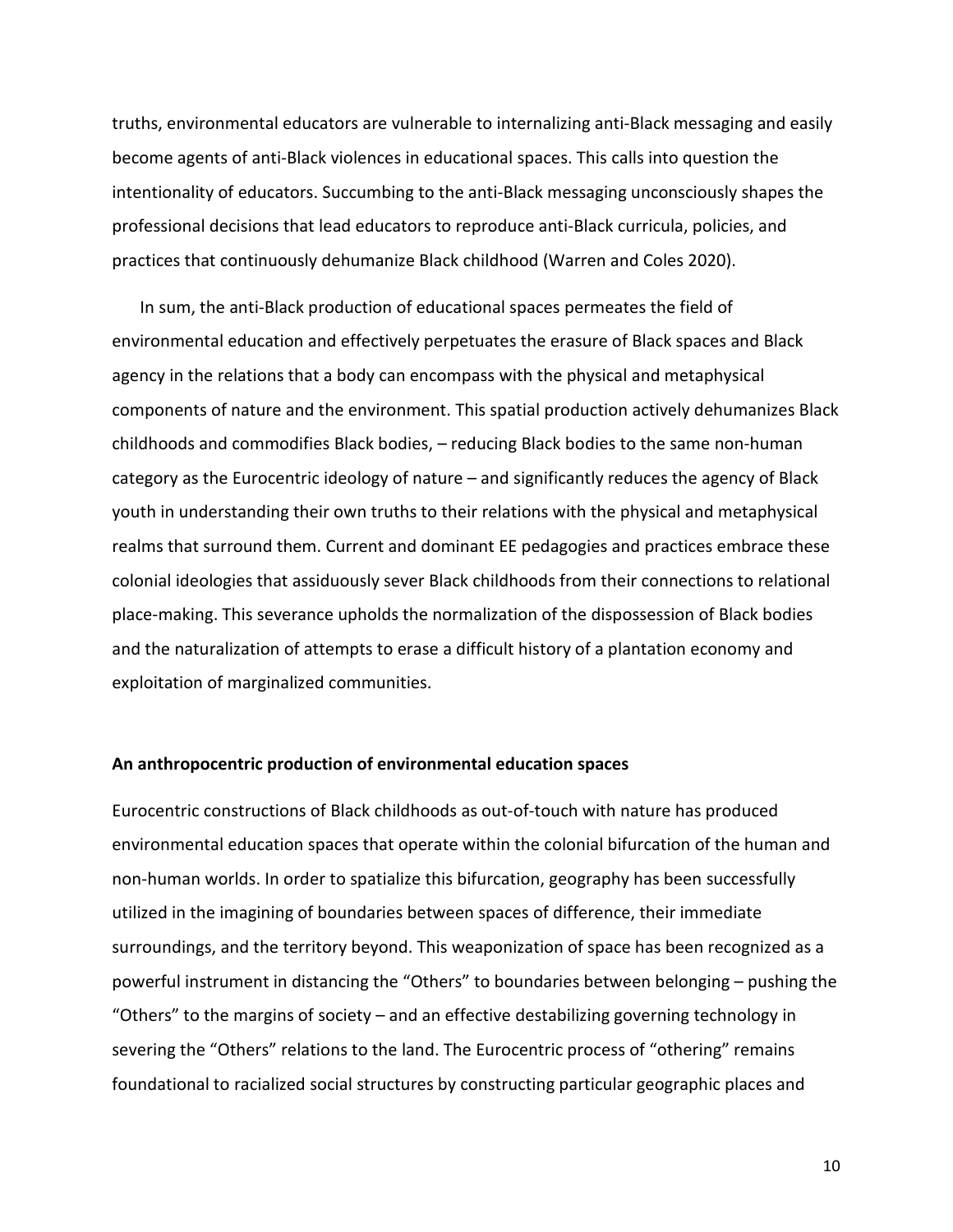spaces that shape and uphold social hierarchies (Henderson 2020). This bifurcation has destructive and deadly power that is effective in the erasure of relational places and spaces. In what follows, I engage with literature and theories centering the human and non-human bifurcation to make visible race and place as inextricably linked and to reveal how this dualism functions in at least two key ways as extensions of colonial practices of domination and exploitation.

The first of these concepts is the normalization of the dispossession of Black bodies and consciousnesses from relations of both the physical and metaphysical associations of land and the environment. Katherine McKittrick (2011) powerfully explored the plantation economy as a system of inter-related production and consumption that normalized colonial geographies and naturalized racist workings in land exploitation. From this economy, a paradox emerged in the explanation of the relationships that Black bodies hold with land across space and time in the United States. Although Black bodies were expelled from being able to take ownership of the land under the plantation economy, their enslaved labor created a relationship between Black culture and that same land. While the plantation economy did not halt Black geographies from existing, it did transform how those geographies are perceived and understood. The plantation economy provided a historical foundation for racial modernity that continues to dispossess Black bodies from a sense of place and dissociate Black bodies and the non-human worlds. To erase a difficult history of a plantation economy, Eurocentric knowledges were mobilized to not only change the narratives of Blackness and Black spaces, but also to physically erase and make invisible Black relationships to places. Sylvia Wynter (2003) furthers this exploration by questioning the universality of what it is to be human under the guise of the colonial human and non-human bifurcation. Wynter (2003) argues that the world of non-human includes bodies that have been deemed less-than-human – dysselected from belonging to the human world. This perspective transfers agency to colonialism as a creator of hierarchal humanisms that racializes and dichotomizes the human and non-human and constructs a linear trajectory for all human futures toward civility and humanity (Nxumalo and Ross 2019).

Creating this separation in the human and non-human effectively renders marginalized communities invisible and claims racialized communities as natural resources that can be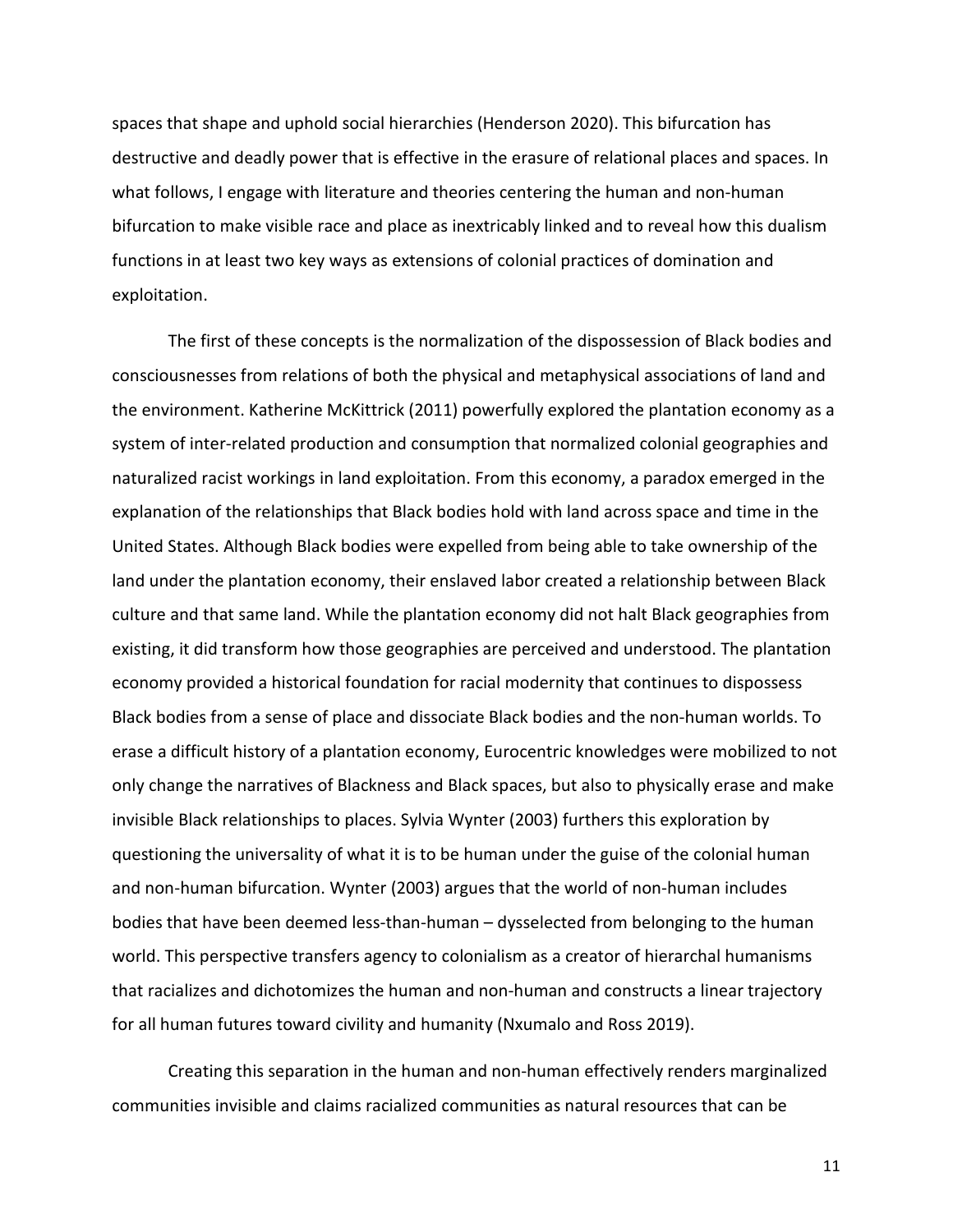controlled, exploited, and destroyed just as another non-human. Not only does this way of thinking about the non-human exacerbate the destruction of the environment, but it enables these dualistic conceptions to persist even under the guise of more sustainable futures (Nxumalo and Ross 2019). It is this ideology that is the second key to understanding the functioning of the human and non-human dualism. Eurocentric conceptions of human control over the non-human make Black spaces vulnerable to annihilation and erasure.

Monica Patrice Barra (2020) analyzes restoration histories in coastal Louisiana alongside colonial histories to demonstrate the corrosiveness of the dualism between the human and non-human worlds. Through an examination of insensitive restoration practices in coastal Louisiana, Barra illustrates the mobilization of environmental protection projects to take control of the Mississippi River and the surrounding land in ways that dispossess Black communities not only from their land, but also their means of subsistence, perpetuating the racist socioeconomic order of the region. These projects tend to cast disenfranchised communities as disposable obstacles to be sacrificed for the "greater good" of the environment. Black spaces have been so reduced – as Black bodies are continually dispossessed and Black agency made invisible – yet don't reap the privileges of other reduced spaces that are categorically called endangered.

McKittrick (2011) analyzes neoliberal policies and practices that have long been mobilized to halt the production of Black spaces through the annihilation and erasure of place and the relationships, culture, and even people within those spaces. McKittrick presents a robust examination of urbicide to demonstrate "empirical evidence [that] shows that the death of a black sense of place and the attendant descriptors of decay, incarceration, deportation, pollution, and displacement are reminiscent, but certainly do not twin, a plantation logic that spatialize[s] the complementary workings of modernity, land exploitation, and anti-Black violence" (p. 951). Although McKittrick urges caution around critical analyses of anti-Blackness and promotes critical analyses of anti-colonization (a point I return to below), it is evident that urbicide is a product of neoliberal policies and practices and exhibits the intentional death of a place and the willful annihilation of a space. This annihilation is highly effective when these policies and practices are created and implemented within the universal system of Eurocentric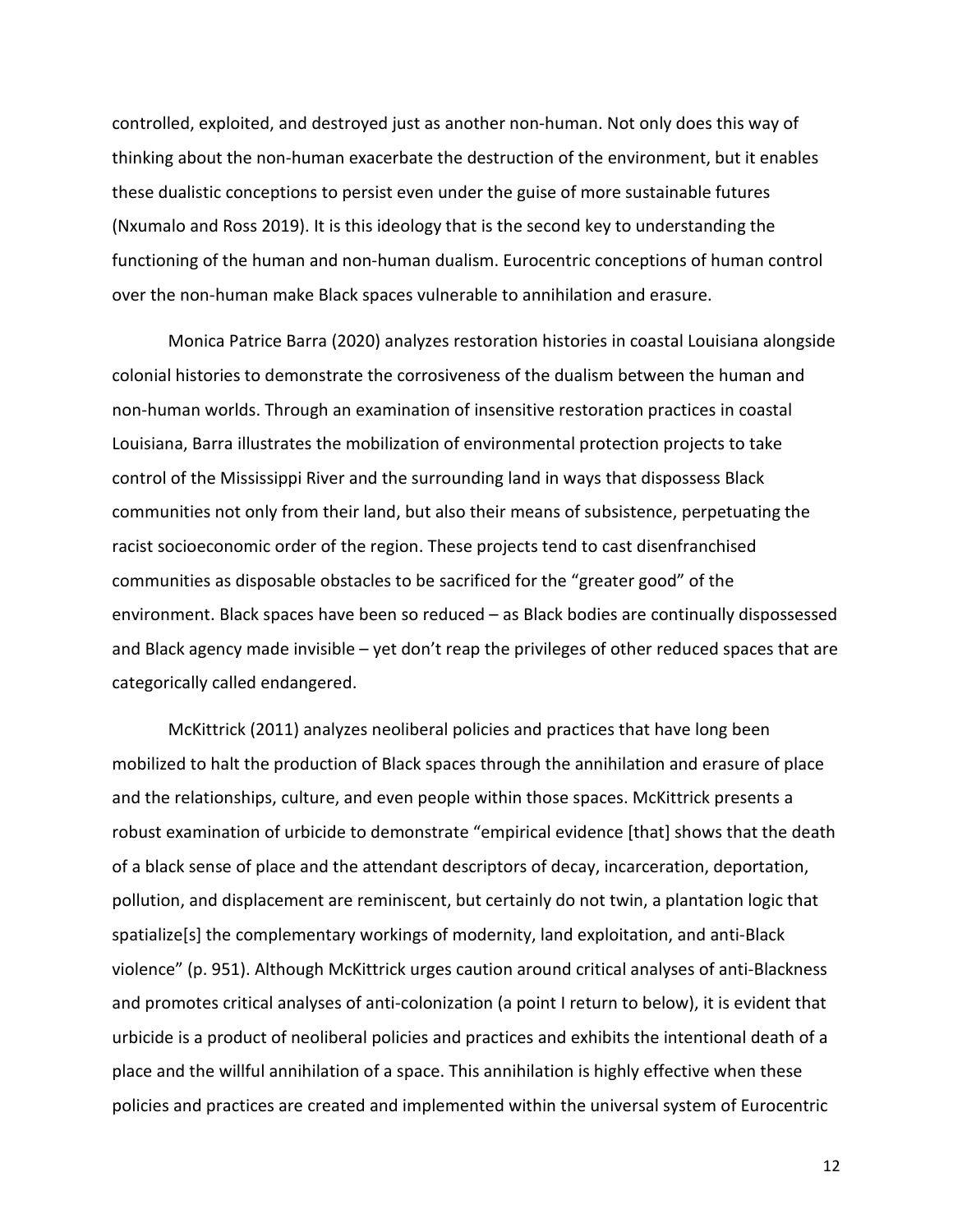knowledge that claims absolute truths. Eurocentric narratives and constructions are mobilized to conceptualize space as homogenous – erasing the physical and metaphysical make ups of space that exhibits difference and oppositional forms of knowledge.

These perspectives are utilized by dominant EE pedagogies as a means of normalizing colonial, anthropocentric, and exploitative relationships with Planet Earth through the creation of the children and nature dualism. Created here is an anthropocentric EE that focuses on solving environmental problems through individual behavior changes, rather than collective action and community-based approaches (Bellino and Adams 2017). This way of thinking concerns the production of space that focuses on individual consumption and the agency of capital and reduces complex environmental issues to simple fixes. In urban environments, this ideology to save the planet through individual actions is further complicated when coupled with the Eurocentric romanization of nature(s) as spaces with minimal human influence. Although there is greater recognition of the ecological complexities of urban spaces, when EE continues to emphasis romantic views of nature the ideology of the structural complexities of urban spaces is framed from a deteriorated-centered perspective that corresponds again to the concept of 'fixing' (Bellino and Adams 2017). Within this pedagogy little attention is paid to the critical analysis that situates urban ecology within the social and political complexities that produce its most pressing issues. The most tenacious concern with this EE pedagogy is that it fails to investigate associations of environmental degradation with low-income communities and communities of color. EE pedagogy that mobilizes the Eurocentric romanization of nature seeks to dissociate youth of color from the truths of their environment to allow youth to correctly connect with nature and escape the rough neighborhoods in which they live. This reduction in the agency of youth of color creates yet another linear trajectory within all human futures toward a universal understanding of human and non-human interactions.

As a field, EE has been resistant to critically engaging with anthropocentric EE pedagogy and fails to consider how, in practice, the deeply entrenched ideologies of Eurocentric knowledges are successful in dividing humans from nature (Taylor 2016). This dualism not only creates hierarchical humanisms, but systematically institutionalizes human exceptionalism. The very name, Anthropocene, validates human exceptionalism by naturalizing the 'reign of Man,'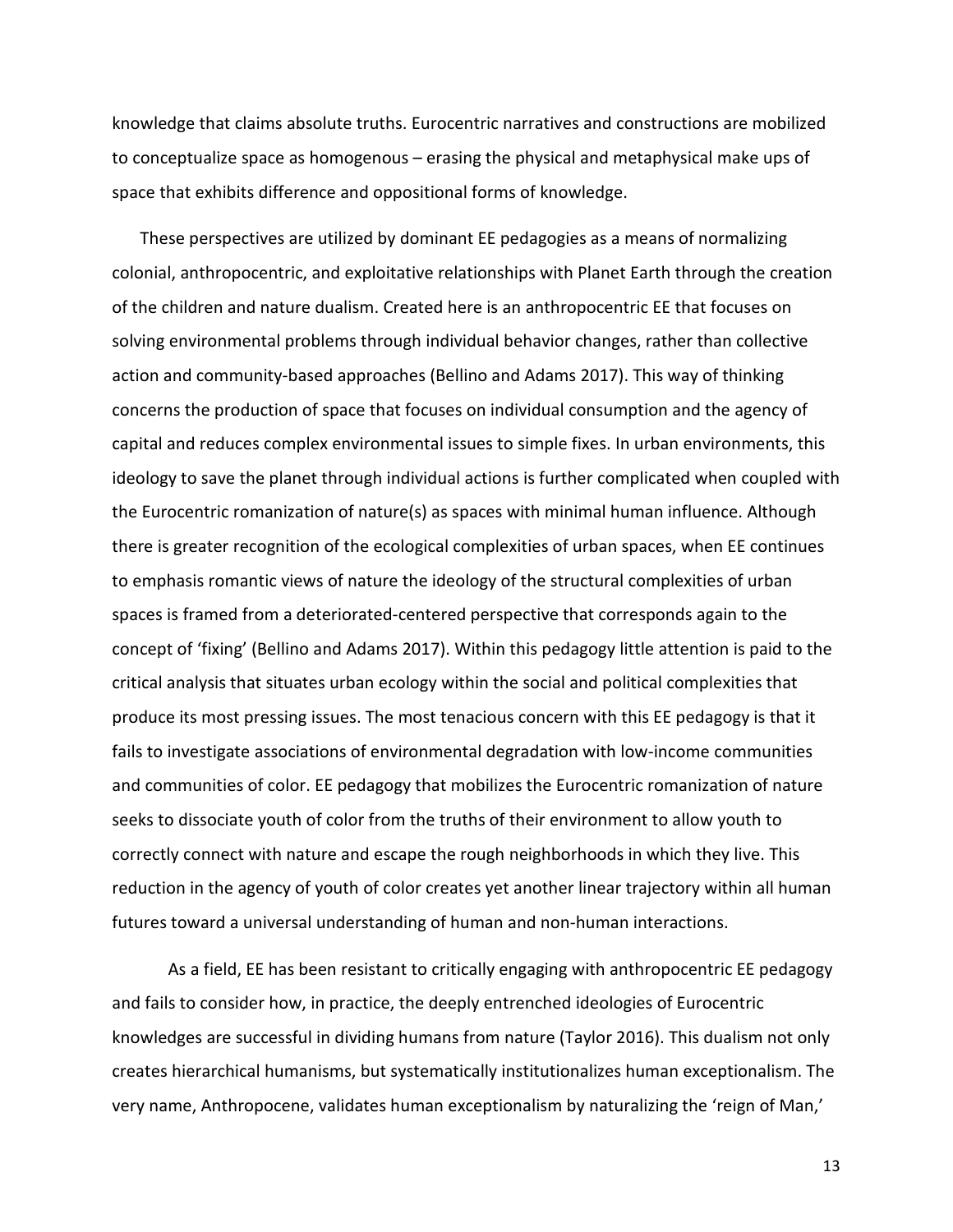and celebrates his intrinsic power as a human being. This perspective fails to acknowledge radically differentiated human-nature relationships between human cultures and fails to recognize that not all human cultures find themselves as radically differentiated worldly agents from their nature truths (Taylor 2016). Anthropocentric EE pedagogy disseminates a humanist understanding of agency and seeks to position youth as change agents known as environmental stewards. Taylor (2016) argues that while well-meaning, Anthropocentric EE pedagogy that seeks to create environmental stewards halts any rethinking of our agency in the world – humans as just one of the many agents that make and shape worlds together. Thus, Taylor calls for EE pedagogy that moves beyond human-centered stewardship and acknowledges the agency of the more-than-human (p.1450):

> It also requires us to radically rethink our agency in the world, to understand that we are just one agentic species amongst many, albeit a formidable and potentially destructive one, to refocus upon our mutually productive relations with others in this world and to recognize that a precarious and vulnerable environment simultaneously implicates our precarity and vulnerability as a species.

Fawcett (2002) challenges us to rethink human agency in the world by thinking of an EE pedagogy that provides an understanding of human agency in the world through interactions with animals and other more-than-humans. To dismantle the colonial and anthropocentric production of knowledge, Fawcett (2002) offers the notion of a collective learning EE pedagogy that allows for a rethinking of the human world as not just living in, but living with and becoming with the more-than-human world.

To conclude, the human and non-human bifurcation – the child and nature bifurcation – has been systematically embedded in the field of environmental education to create an instrument that effectively and institutionally entrenches racial hierarchies and the process of "othering" Black childhoods from belonging in and with the environment. Anthropocentric EE pedagogies center human domination of nature, invalidating radically differentiated humannature relationships and are culturally incompetent. These types of pedagogies seek to fix what and who is broken and damaged in an attempt to rescue "at-risk" youth from their harsh and inhabitable neighborhoods by defining "healthy" and "normal" relationships with "nature." As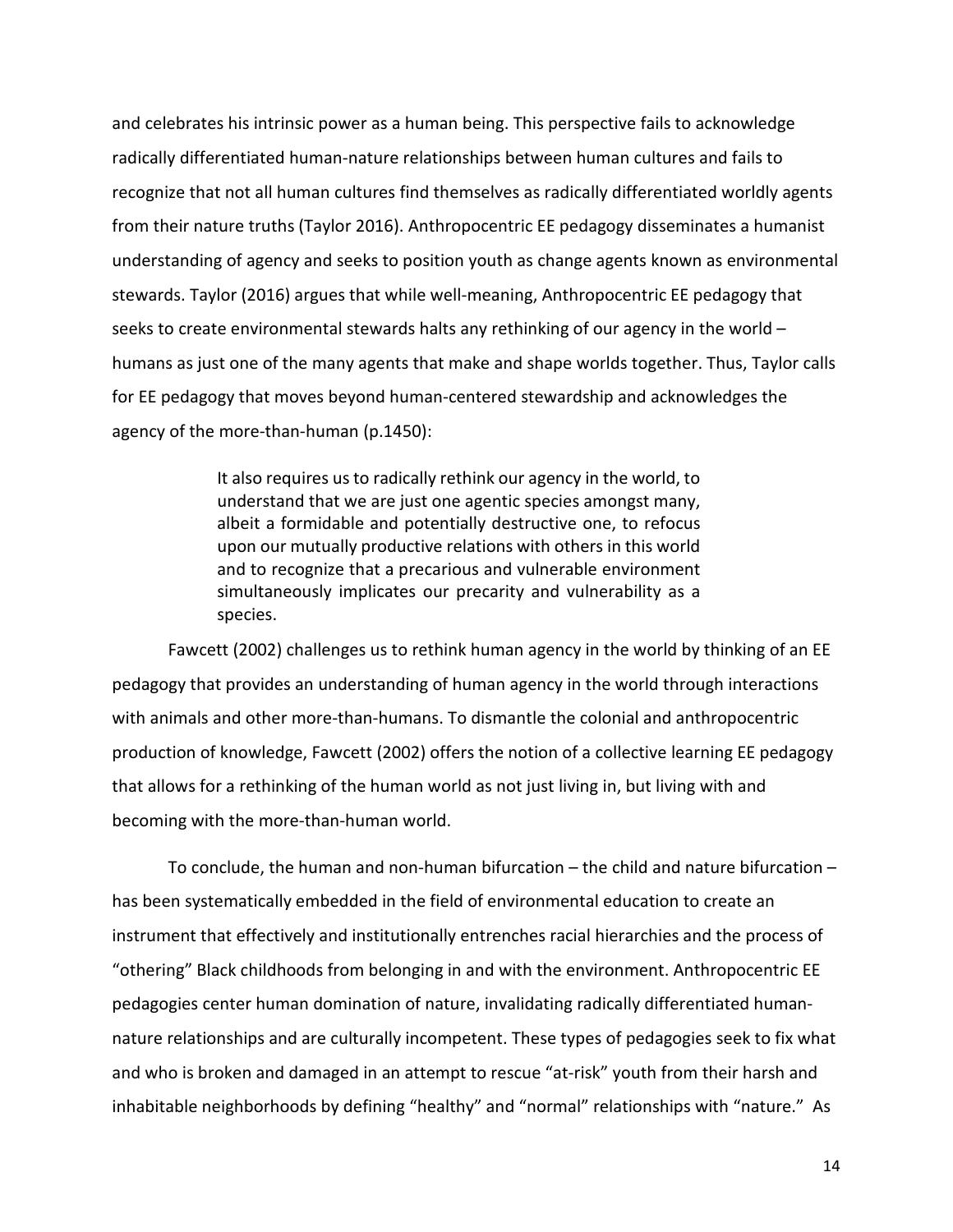EE continues to essentialize Black childhoods, urban places and urban youth are claimed as victims – less-than-human objects – in need of saving. To reify McKittrick's (2011) conceptualization of anti-colonial analyses, it is imperative that we do not become complicit with the association of Black spaces and places with failure, victimhood, and death and in turn rethink the production of Black spaces and places as anti-essentialist and in resistance to colonial knowledges and practices. This requires us to conceptualize a decolonized EE pedagogy that embraces and expresses radically differentiated traditions and knowledges and realigns humans as inextricably in relation to the more-than-human world.

#### **Conceptualizing a decolonized relational EE pedagogy**

Posthumanist geographers have worked to trouble the human and non-human dualism that centers human productions of knowledge and separates humans from the more-than-human natures (Whatmore 2002, 2006; Haraway 1988, Massey 2005). These posthumanist ideologies engage with the more-than-human as active agents in the social and political making of worlds. In this perspective, posthumanists suggest mobilizing EE pedagogies that focus within the complexities of a child's entanglements with their human and more-than-human relations (Nxumalo and Cedillo 2017; Taylor and Pacini-Ketchabaw 2015). These posthumanist theories are problematic, however, due to a tendency to erase relational understanding of Indigenous onto-epistemologies by creating spaces of unsituatedness. With an absence in attention to space genealogy and location, a presumptive universalization of the human and non-human entanglements is consequent (Woods 2007; Sundberg 2014; Nxumalo and Cedillo 2017). Another challenge to posthumanist thought is its inability to contest what counts as human in the Eurocentric ideology of differential humanisms within the world of the "human," (Jackson 2015, Nxumalo and Cedillo 2017). In this section, I engage with Black feminist and Blues Geographies to conceptualize a rethinking in EE pedagogy that centers a particularly relational space and identifies signifiers of materialized and spatialized inequity, providing one way of addressing some of the issues identified in some strands of posthumanist thought (Nxumalo and Cedillo 2017).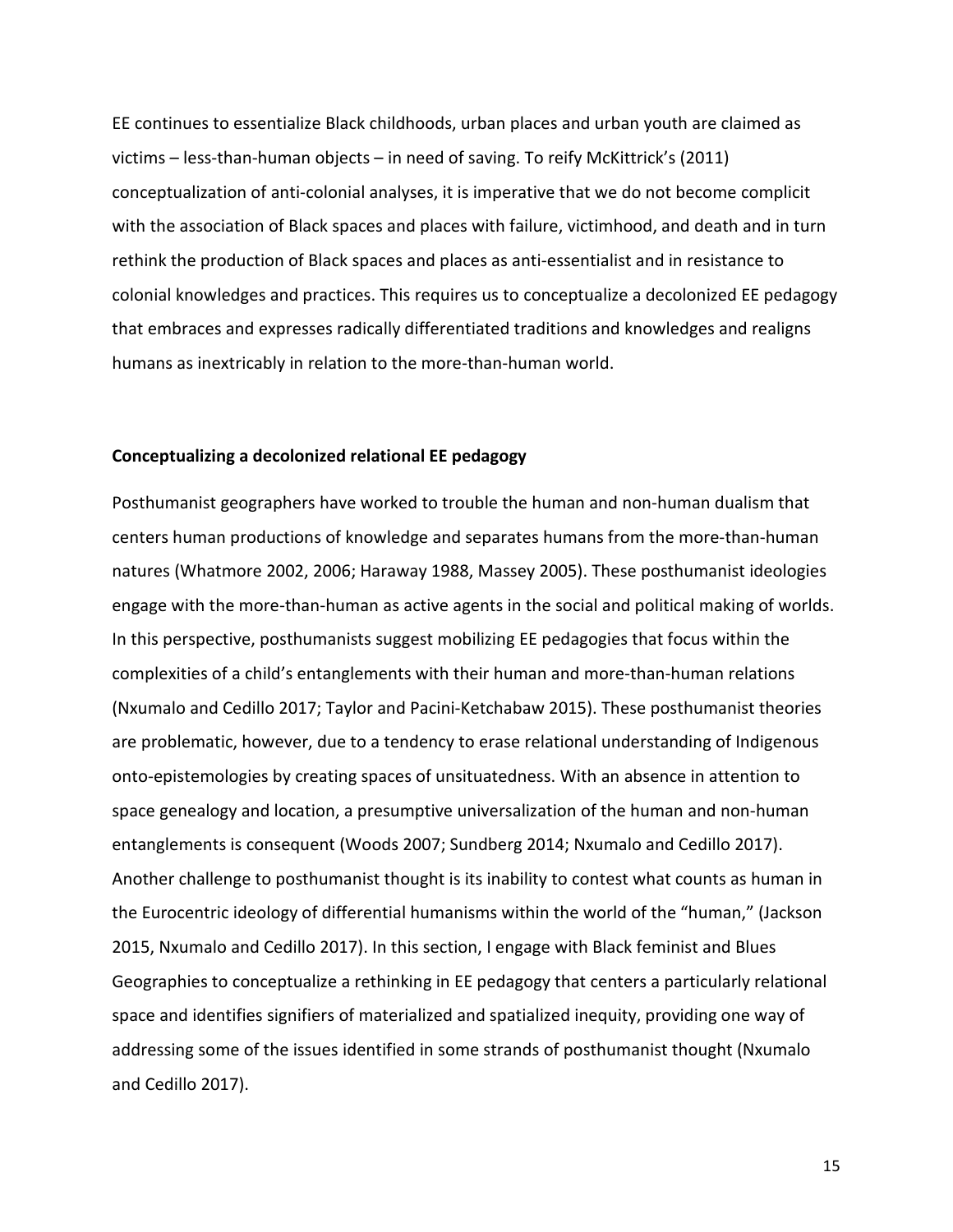#### *Black Geographies*

According to Tyner (2007) Black radical thought was and is geographical in its repudiation of both segregation and integration and its ability to imagine differentiated places and spaces. These Black geographies recognize Black agency in the production of space and have used Black geographic experiences to explore Black senses of place. A set of Black-oriented epistemologies emerges from Black geographic thought that calls for the creation of spaces "focused on black lives and beholden to their betterment" (Allen, Lawhon, and Pierce 2018, p. 1003). Black geographic scholars, such as Katherine McKittrick and Clyde Woods, center plantation histories and contemporaries to understand the spatial management of Blackness and racial difference and bring valuable insight to understanding the complexities of Black relations to place and space in the North American context. The perspectives added by these geographies bring about the possibility for creating new spaces that relate the human and more-than-human worlds and refute the ideology of Black dispossession from a sense of place. Importantly, Black feminist and Blues Geographies do not aim to erase the struggles and violences experienced within Black spaces that occur as extensions of plantation histories, but rather explore the possibilities of anti-colonial Black spaces through Black relations to place and the more-than-human as situated historical and contemporary geographies of anti-Blackness (McKittrick 2013; King 2016, Woods 2007; Nxumalo and Cedillo 2017; Nxumalo and Ross 2019).

Mobilizing these geographies can unsettle the Eurocentric trope of white innocent youth in untouched nature and begin to create imaginaries for Black childhoods in anti-colonial Black EE spaces. By tracing the genealogy of Black spaces and space entanglements, a decolonized and relational EE pedagogy can be developed that politicizes and questions spaces of inequities and dismantles the Eurocentric narrative of what it is to "be black in America." These pedagogies effectively situate uneven geographies and promote an ethos of radical relationality that centers, affirms, and values the capacity of Black life. I turn now to two modalities of thought which, in my view, are invaluable tools for constructing this ethos, Black feminist theorizations of space and Clyde Woods's blues geographies.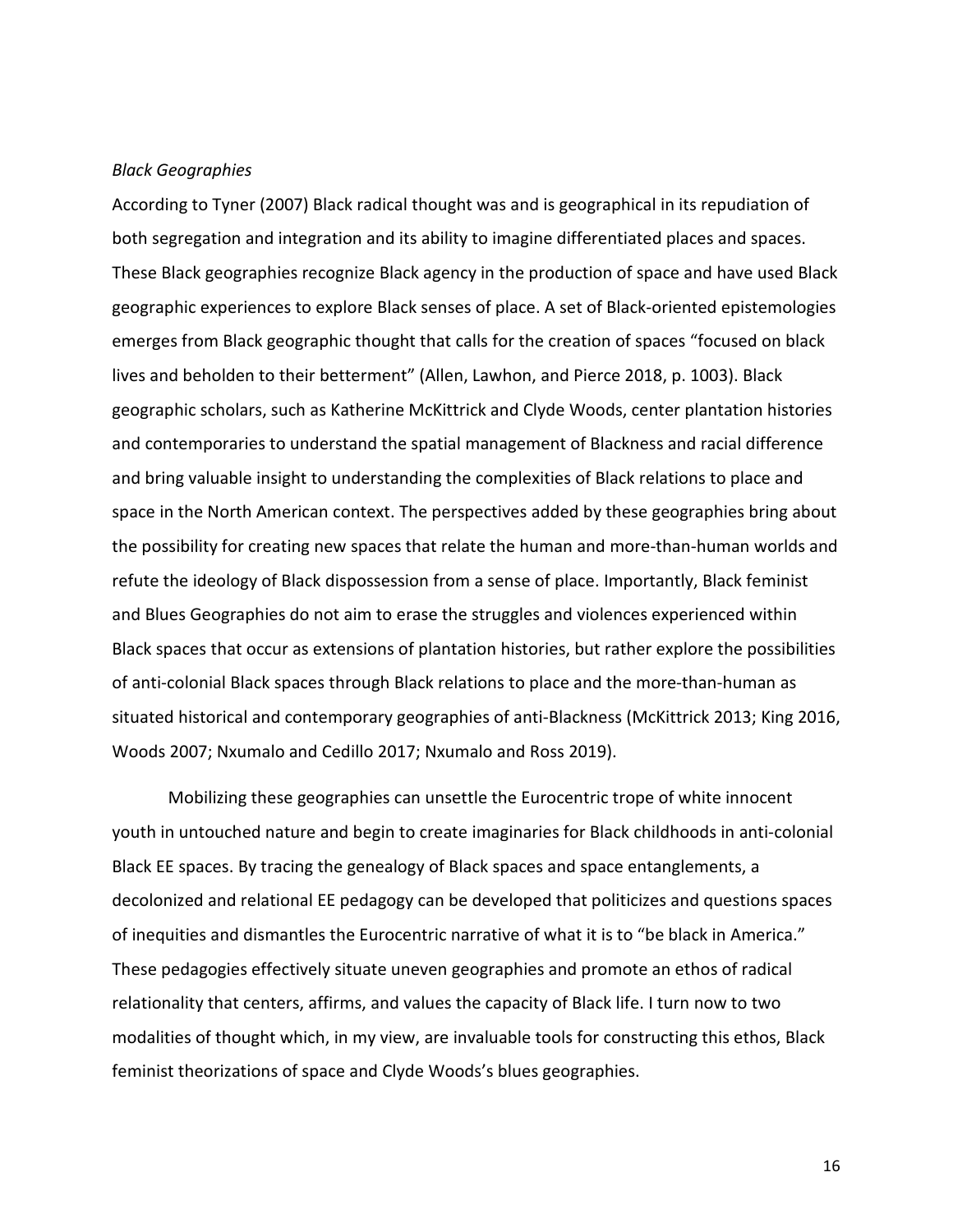## *Black feminists' imaginaries of Black spaces*

Given the multiplicity of oppressions, knowledges, and experiences borne at the intersection of race, class, and gender, the concept of a Black feminist spatial imagination as an intersectional framework to understand space allows for the re-cognition of agency within Black spaces. Black spatial imaginaries add understanding to the complexities of a Black sense of place by illustrating how Black bodies navigate their environment and find meaning and support in their respective communities (Durce 2018). McKittrick (2006) explores Black women's geographies in contestation with the geography of domination that is evidenced by the violences of transatlantic slavery and the racial and sexual displacement of Black women's bodies. McKittrick argues that Black humanness is bound within a geographic struggle from spatial domination that transcends the domination of the plantation (p. 54):

> I suggest that black feminism can, and in many cases has, contributed to geography through meaningful political practices and agendas. What I mean by this is that black women have an investment in space, and spatial politics, precisely because they have been relegated to the margins of knowledge and have therefore been imagined as outside the production of space…this position outside is just that, imagined and socially produced.

bell hooks (1981) explores the racial and sexual displacement of Black women's bodies by examining the civil rights movement and feminist movements extending from suffrage. hooks illustrates the tendency of white feminism to romanticize the experiences of the Black woman, equating the liberation of Black women in their strength, endurance, and ability to adapt and evolve. The false narrative of the matriarch was constructed as a Eurocentric trope to lend agency to Black women's bodies under the guise of continued racist and sexist ideologies. The narrative of the matriarch positions the agency of Black women as mere survivors complacent with the harsh and damaged places and spaces they must endure. Under this concept, Black women are revered for the liberation they could find in their resilience (p. 6):

> White feminists tended to romanticize the black female experience rather than discuss the negative impact of that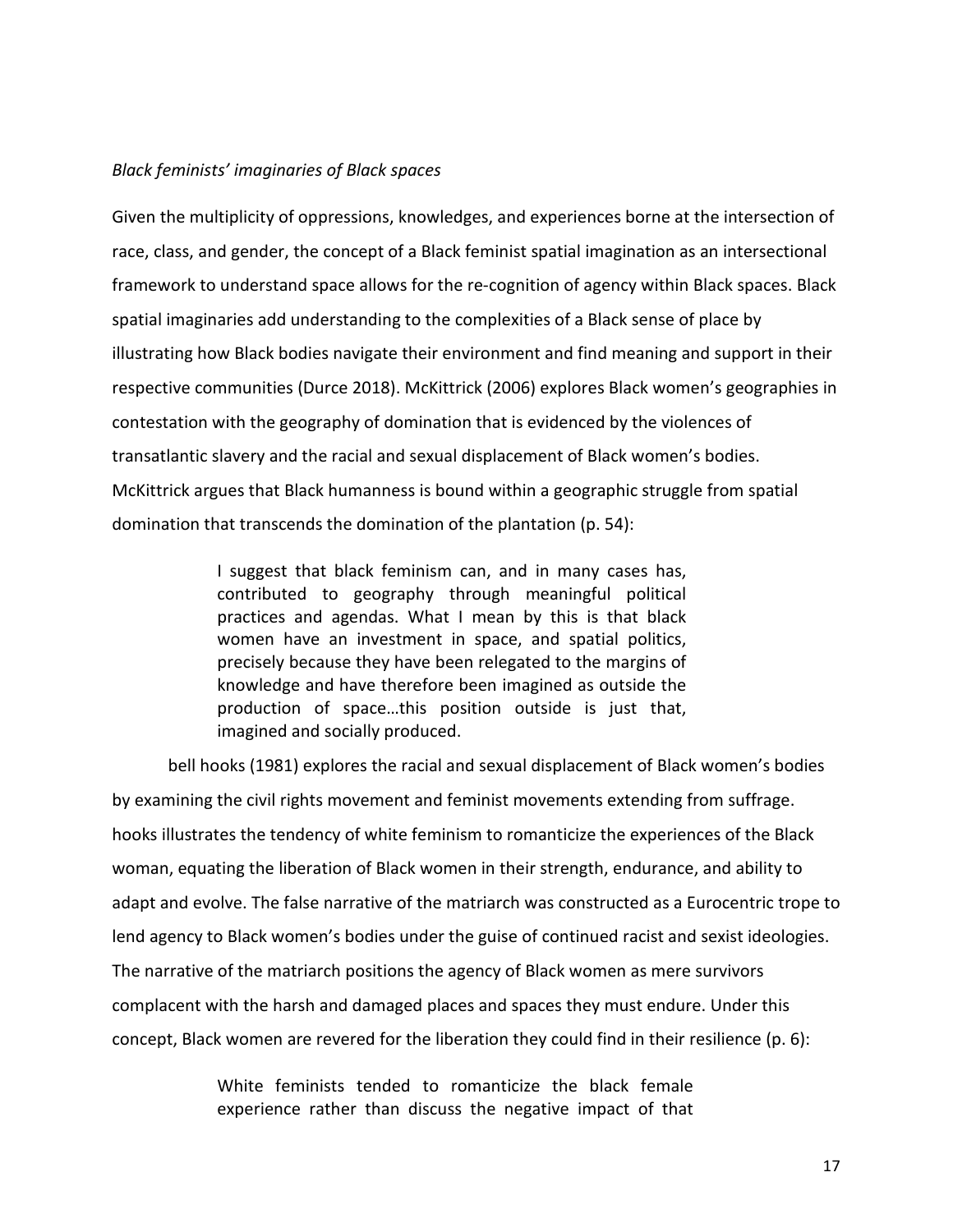oppression. When feminists acknowledge in one breath that black women are victimized and in the same breath emphasize their strength, they imply that though black women are oppressed they manage to circumvent the damaging impact of oppression by being strong—and that is simply not the case. Usually, when people talk about the "strength" of black women they are referring to the way in which they perceive black women coping with oppression. They ignore the reality that to be strong in the face of oppression is not the same as overcoming oppression, that endurance is not to be confused with transformation. Frequently observers of the black female experience confuse these issues. The tendency to romanticize the black female experience that began in the feminist movement was reflected in the culture as a whole.

Ducre (2018) argues for a relationality of Black feminist spatial imagination to an intersectional environmental justice that gives agency to all Black bodies "not simply as victims,

but as resilient agents that thrive and actively engage in placemaking despite multiple

challenges" (p. 33). Ducre's theorization of Black feminist spatial imagination arose from their

research exploring Black mothers' agency and spatiality within urban environments (p. 24):

This research demonstrated that they mother did not share the conventional definitions of environment nor did they convey environmental problems as those involving pollution. Instead, abandoned housing, urban decay, and sites of previous or potential violence were recurring themes of environmental problems. Related to this, their limited mobility outside the confines of their neighborhood meant that they engaged in daily strategy of maximizing gains while minimizing their exposure to these environmental risks. Understanding how they make sense of their environment and find meaning and support in their respective communities offer an alternative perspective.

This re-thinking of space production is a liberatory act from oppression and toward rights to clean air and water to ensure that all bodies, both human and more-than-human, have access to the same. McKittrick (2006) argues a similar sentiment for the integration of Black feminism and justice (p. 55-56):

> If social displacements and reclamations help clarify the materiality of black lives, it follows that black feminism is also a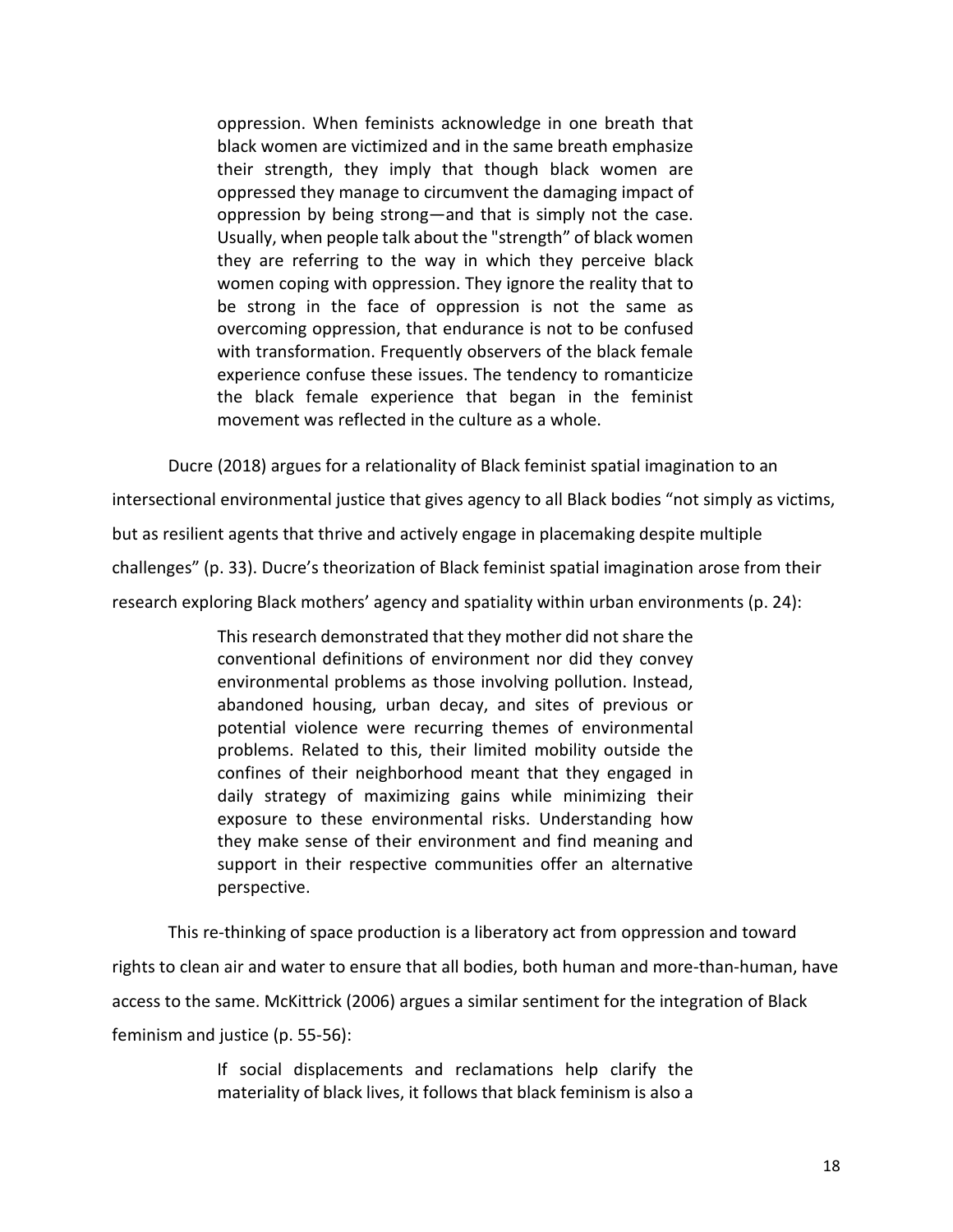spatial project that works to rethink and spatialize structural inequalities…By insisting that black femininity is a location, their geographic politics reveal how racial-sexual displacements are experiential, historical, and specific to and among diverse black women…the 'where' of black femininity locates and demands all sorts of political positions and connections of spaces unheard, silenced, and erased.

Nxumalo and Cedillo (2017) mobilize Black feminist imaginaries to decolonize placebased education for youth of color. These authors argue for EE pedagogy that centers Indigenous space relations and stories of place that engages in "in-depth and non-appropriative ways, beyond consumptive relations with Indigenous knowledges, beyond static representations of Indigenous knowledges, and beyond understandings of Indigenous peoples as repositories of static forms of cultural knowledge" (p. 101). Many situated Indigenous knowledges are rooted in the intrinsic relationality of humans and more-than-humans within specific places. Karen Martin (2007) conceptualizes this relationality to encompass the complexities of relations to the Earth, cosmologies, living and non-living beings, and all other matter. This interconnectedness to spaces fosters ethical relationality with more-than-humans, where no hierarchical humanisms exist. This thinking of relationality to place creates spaces that are intrinsically storied and offer insights into re-thinking place-based education for the youth that decolonizes encounters with situated Indigenous place relations. These place relations are "diverse, specific, and un-generalizable," and seek to mobilize EE that is rooted in situated places. This decolonization of spaces in EE effectively dismantles the Eurocentric romanization of nature and childhood, and rather engages with situating, complicating, and politicizing spaces and allows for a critical investigation of places and place-based education (Nxumalo and Cedillo 2017).

#### *Relational place-making and Blues geography*

Within race and geography scholarship, place and material location are often conflated, obscuring the multiplicity of place-making and the simultaneously existing assemblages of spaces utilized in the construction of self. This way of thinking about place production views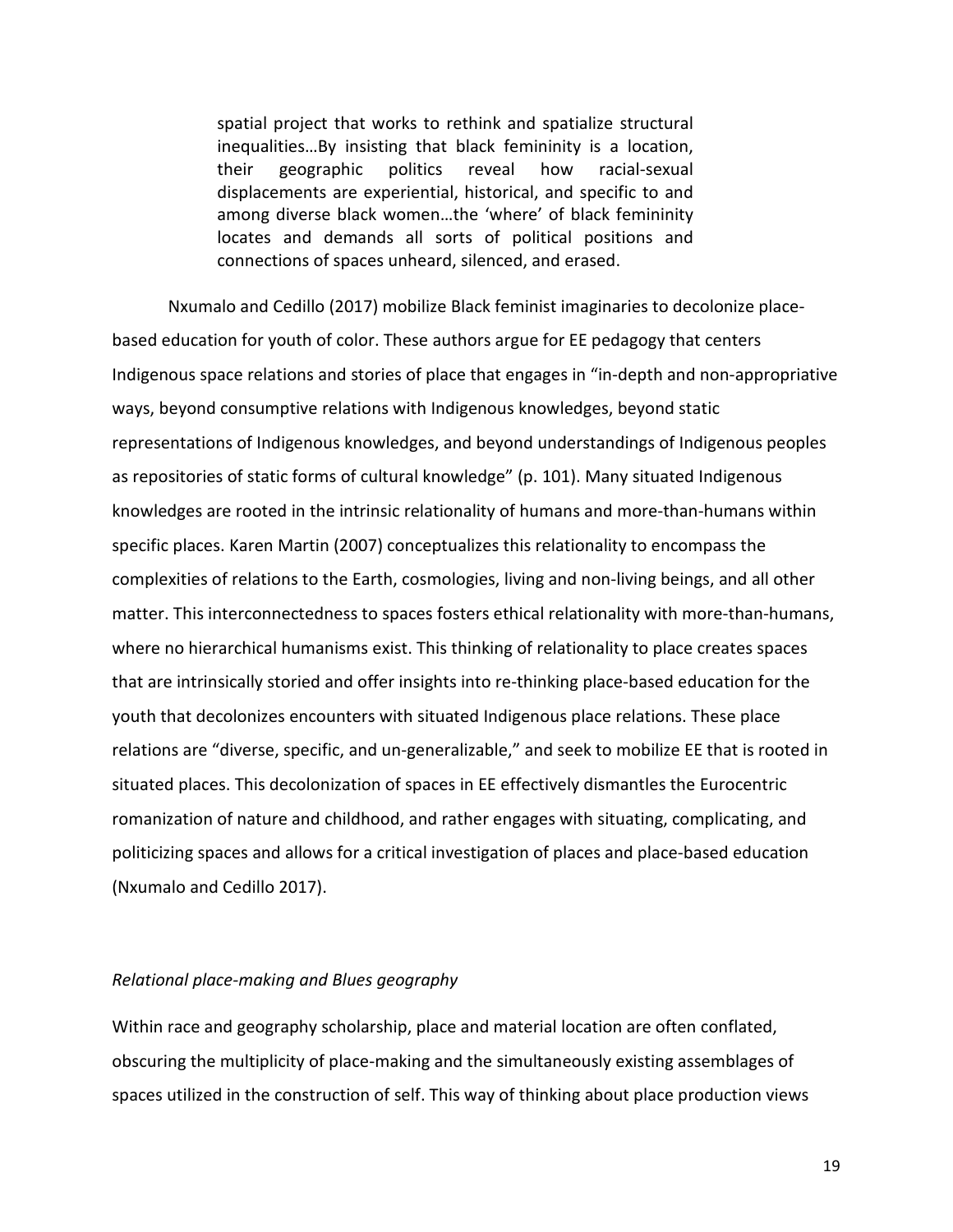place as a knowable location within which identity and spatial politics occur rather than a multitude of assemblages actively engaging in dialogue about place and racial identity (Allen, Lawhon, and Pierce 2018). Massey (2005) theorizes a socially constructed view of place that encompasses and embraces heterogeneity as it opens the possibility of the existence of multiplicity – of recognizing distinct trajectories. This conceptualization of place provides a foundation for understanding the politics of ever-changing place and identity formations. Allen, Lawhon, and Pierce (2018) mobilize this conceptualization which manifests place-making as the deep integration of the "social production of place and the social production of identity and involves this simultaneous production in a formal and informal politics" (p. 1010). Here, placemaking is posited as a relational geographic process in which every body has the power and agency to participate in as they experience and become with the world (Country, et al. 2018).

A relational place-making approach to thinking about the production of place, can be utilized as an analytic of place and identity that centers Black radical geographic thought, visions, and practices to reclaim and remake space and society (Allen, Lawhon, and Pierce 2018). This relational place-making incorporates the physical and metaphysical elements of space and offers a spatial explanation that engages, enmeshes, and intertwines these two seeds to be planted within place production that can blossom into an understanding of how a multiplicity of modalities of "dissonant affective experiences and meaning-making simultaneously proceed in and with such spaces" (Allen, Lawhon, and Pierce 2018, p. 1011)

Clyde Woods (2007) makes an argument in the utmost importance of dismantling the human and non-human dualism under the understanding of a relational thought approach provided by Blues geography. Woods suggests that Blues geography demands an examination of distinct identities, relations, and knowledges based on the understanding of regional genealogies. Blues geographic thought explores place-based collective action that argues for a community-based production of place. This concept centers the creation and preservation of sacred communal places that is largely present in the production of Black space. These sacred communal places identify the relational ties that Black communities experience and hold across time and space and are significant in understanding Black bodies beyond their value as commodities or natural resources. The multiplicity of art forms of the Blues provides an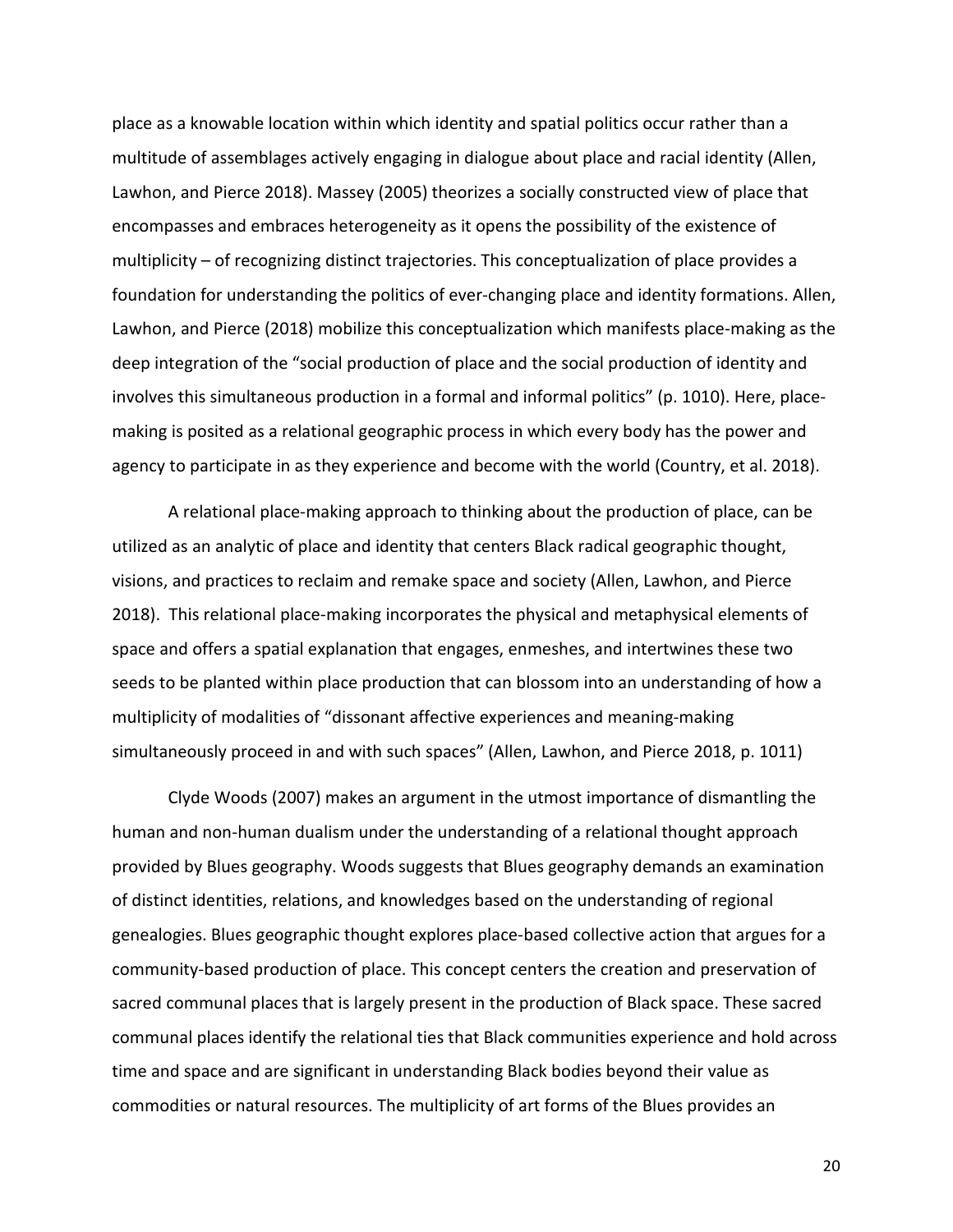expression of Black genealogies and maps the social and physical relationships of Black bodies to nature and the environment (Woods 2007).

Leonard Henderson (2020) utilizes the Blues geographic thought to explore the social construction of race and nature and their entanglement with the process of ecological othering. As whiteness continually molds and shapes what counts as nature, and frames racialized others as producing space distinct from a "natural" innocence, a binary within imaginative geographies is created. At one end of this conception is the ideology of a white wilderness, untouched and pristine, and at the other end is the racialized urban spaces deemed by that same whiteness as dirty, corrupted, and dangerous. As a descendent of the Blues, the intersection of Hip-Hop and wilderness is utilized by Henderson to examine the assemblages of rhymes and beats that create the comfortable and seductive mnemonics of the white wilderness and the oppositional, resistant mnemonics of Hip-Hop and the urban city. Under the guide of white supremacy, these resistant mnemonics have been categorized as inappropriate in the white and innocent wilderness, effectively excluding Hip-Hop from "natural" spaces and ignoring the genealogy of the rhyme schemes of white supremacy and patriarchy that dominate a collective geographic imaginary. This exclusion of Hip-Hop has illuminated the social and governing technologies employed to sever relational ties that bodies experience in connection with nature within urban spaces. Henderson (2020) argues for a rethinking of the assemblages of rhymes and beats that create the mnemonics for a universal ecological knowledge and to consider being within a space as also being a part of a complex web of relations: "The city and the wilderness are different geographic spaces, but they are not antithetical or mutually exclusive, and our ecological ethics must reflect caring for both geographies" (p. 114). Giving agency to the mnemonics of Hip-Hop allows for the interrogation of each assemblage's modalities of power and how these differences in power modalities inform relationships between these two types of assemblages.

Woods (2007) often cites David Harvey in his discussion of new space creation as a means of achieving the production of Black radical space that centers a multiplicity of ecological knowledges and can dismantle hegemonic notions of space production and cultivate social relation changes. Woods frames the Blues tradition as a capturing of geographic wisdom and a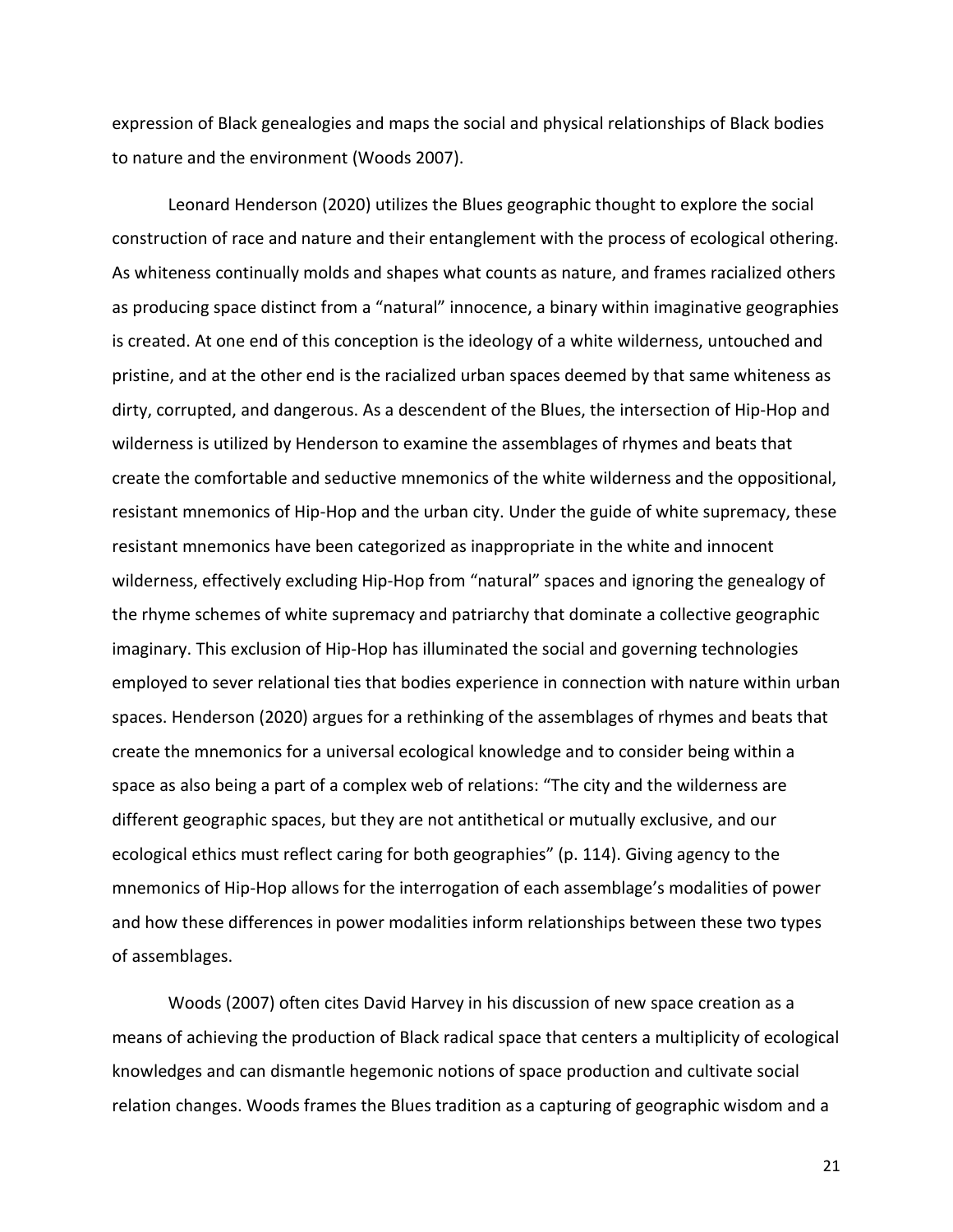tool for analogic reasoning that, in the words of Harvey, provides an opportunity for geographic thought to function as a "Rosetta stone" within EE for youth of color. Black geographic wisdom not only strives to recognize Black agency, but also offers a transcriptive tool to rethink human and more-than-human relationships across time, space, and difference. Harvey's view of analogic reasoning is that of a tool to be made of use to mobilize Black geographic knowledges to humanistic and more-than-humanistic ends and away from purposes of domination, essentialism, and the human and non-human bifurcation and toward an understanding of a relational geographic process of producing space and place (Harvey 1996).

It may be concluded that a decolonized and relational approach to environmental education and place-based education cultivates imaginaries for Black childhoods in EE spaces. This possibility of radically differentiated space production centers Black and Indigenous radical traditions and space relations and recognizes Black and Indigenous agency in place-making. I have explored Black feminist geographic thought and Blues geographic thought to demonstrate the tight links between EE and relational values that advocate for dignity and equity and are resistant to the hegemonic notions of nature, human-nature relationships, and identity. Mobilizing this rethinking of space production allows for the imaginary of intentionally racialized spaces that counter essentialized and colonial imaginaries of racialized spaces and fosters resistant powers that are key to a Black sense of place.

#### **Fugitivity and racial counterspaces**

Katherine McKittrick and Clyde Woods both extensively discuss how colonial power has transcended time and space, but the use of Black geographic theory has demonstrated that colonial powers are limited when met with an oppositional power – the power of resistance. Resistant powers, and the experiences and knowledges they bring with them, are crucial in the creation of new spaces and space relations of both the physical and metaphysical kind. Ross (2020) describes this mode of producing Black space as *fugitive spaces* that promote the myriad of ways in which Black bodies practice "seeing one another, loving one another, and granting one another breathing room in a world where anti-Black racial violence is normalized and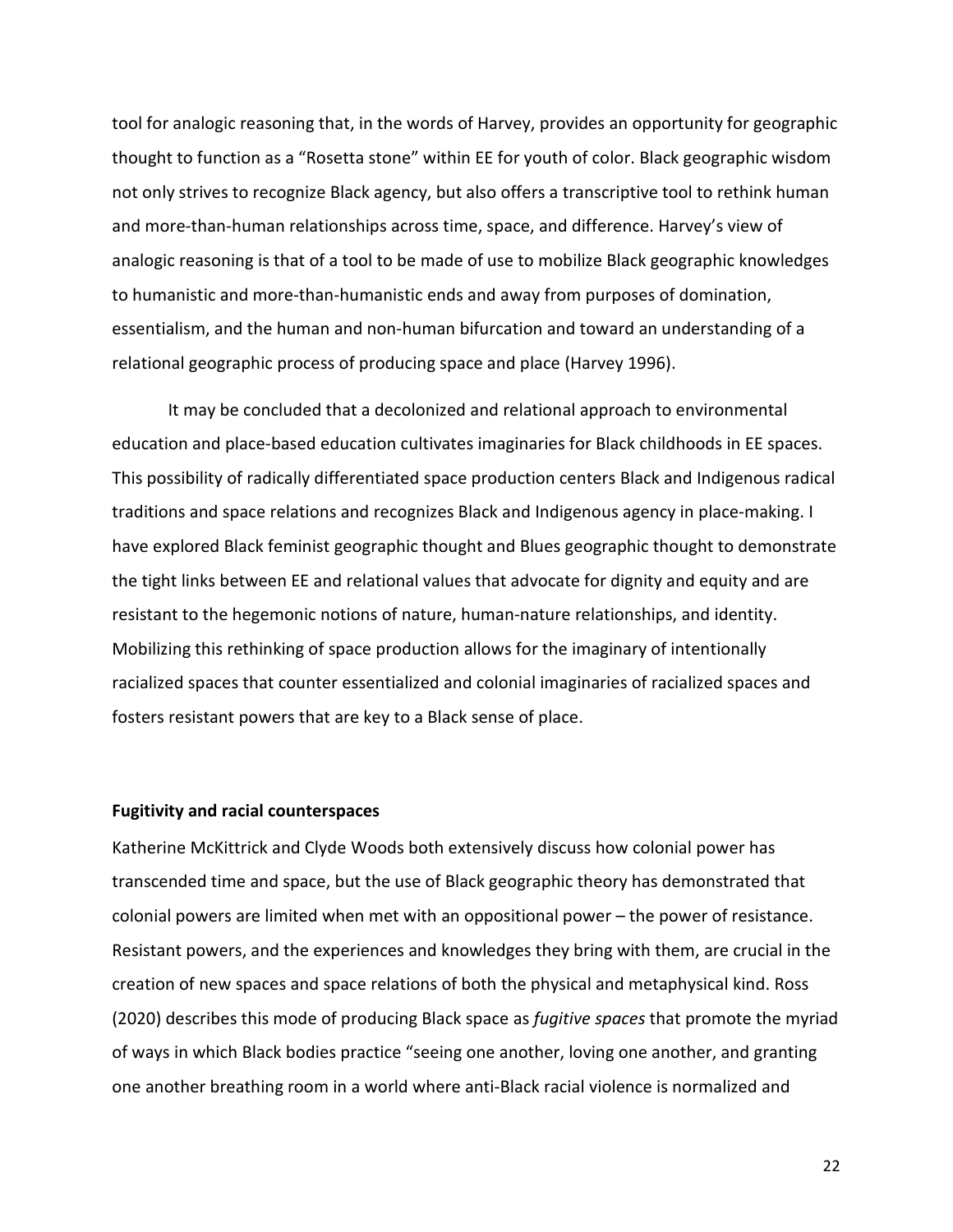asphyxiating" (Warren and Coles 2020). Fugitive spaces actively foster a multiplicity of trajectories and use resistance agency to create spaces that participate in a multiplicity of knowledge systems that effectively denounces the Eurocentric system of knowledge and dismantles the notion of Black placelessness. In this section, I engage with this emerging literature in the production of fugitive spaces to suggest a mobilization of these racial counterspaces that promote a rethinking of EE spaces as active participates in resisting anti-Black and colonial pedagogies and practices and cultivators of radical Black spaces that recognize Black agency in relational place-making.

The creation of resistant spaces lends agency to the dissociation of essentializing racial spaces and actively dismantles hegemonic knowledge systems. A pivotal example of this point can be found in W.E.B Du Bois's (1935) study of the Reconstruction period following the American Civil War. In this analysis, Du Bois proposes that this period be understood as an attempt at reconstruction of democracy, the democratic state, and the social relations of production and reproduction. As this unprecedented experiment in organizing human society revolved around the fulcrum of racialized economic formations in both the North and the South, Du Bois identifies this experiment as *Black Reconstruction*: "the true significance of slavery in the United States to the whole social development of America lay in the ultimate relation of slaves to democracy" (p. 13). The experiences held by Black bodies and the perspectives and knowledges they cultivate under enslavement and the transition to 'free labor', sharecropping, and the violent counter-attacks on reconstruction by white Southerners are integral parts – together composing a key piece – to creating new spaces that alleviate struggle and embrace social, political, and economic change. Under this development, Du Bois specifically calls for an examination of the experiences of the Black worker to provide the key to a revolution.

Cedric Robinson (1983) forms a similar argument in the creation of Black radical spaces. Robinson uses Black radical tradition as a power of resistance to dismantle hegemonic systems through "continuing development of a collective of consciousness informed by the historical struggles for liberation and motivated by the shared sense of obligation to preserve the collective being, the ontological totality" (p. 171). Robinson proposes the use of historical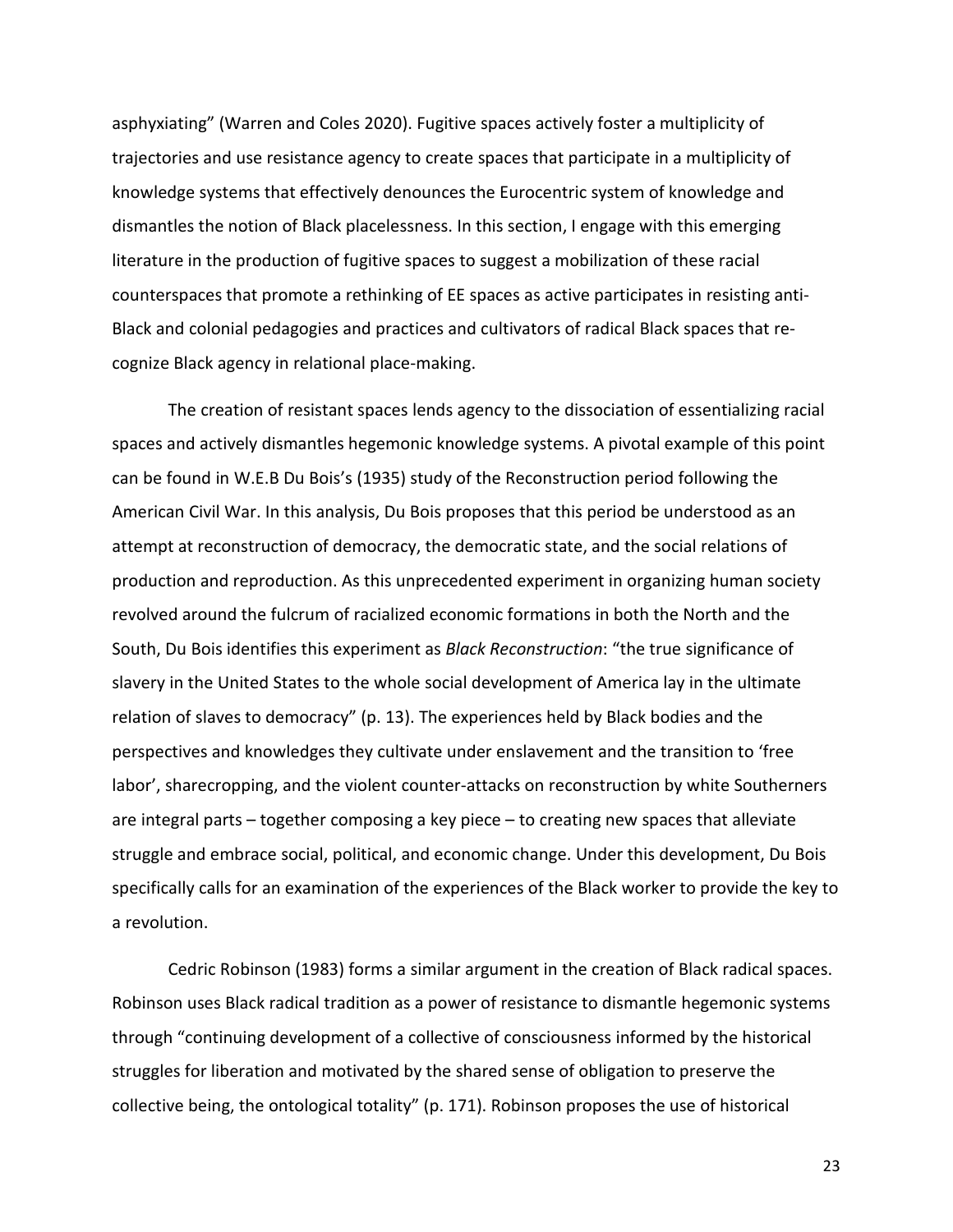traditions, tracing Black radical traditions – traditions that make visible the relations that exist between Black bodies and the physical and metaphysical worlds – to support the power that emanates from resistance and its ability to create new space with an open future of multiple trajectories.

When mobilized, this production of Black radical spaces not only makes visible Black agency in the production of space, but also makes evident the deeply entrenched past, present, and future relations between Black bodies and the physical and metaphysical worlds. This mode of producing space creates racial counterspaces of relationality that advocate for a socio-spatial imagining of oppressions that are non-linear and non-vertical and have agency as liberatory acts in the form of disobedience. Gilmore (2002) analyzes race, space, and power to conclude that "a geographic imperative lies at the heart of every struggle for social justice; if justice is embodied; it is then therefore always spatial, which is to say, part of a process of making a place" (p. 16).

McKittrick and Woods (2007) advocate for this practice of producing radical Black space (p. 5):

> Insert black geographies into our worldview and our understanding of spatial liberation and other emancipatory strategies can perhaps move us away from territoriality, the normative practices of staking claim to place…those who 'no one knows' might also be a map towards a new or different perspective on the production of space.

Fugitive geographic thought presents a conceptualization of space production that intentionally situates Black radical knowledges and radical traditions and recognizes Black agency in the production of space and relational place-making. These fugitive spaces actively realign power modalities and systems of place by limiting colonial control and centering Black space relations. Integrating fugitive spaces within educational spaces allows for differentiated social production of space that recognizes Black bodies' resistance power to "the gratuitous violence of the afterlife of school segregation" (Ross 2020). When fugitive geographic thought is mobilized to create radical racial counterspaces within EE pedagogies and practices Black radical educational spaces are created that humanize youth of color and give youth of color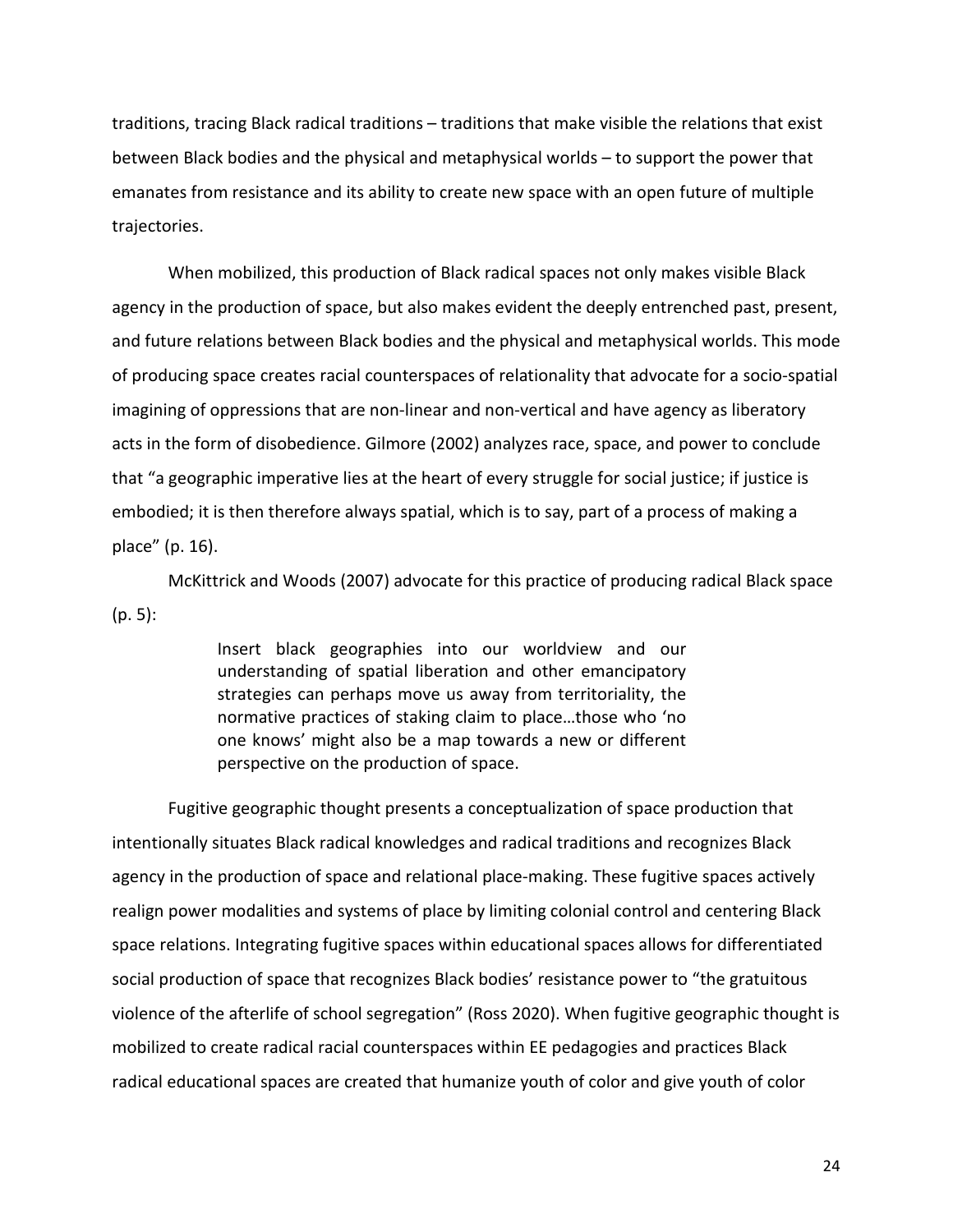power within that space to decenter traditional Eurocentric norms for what counts as knowledge.

#### **Discussion**

I have demonstrated here that engaging with Black feminist thought, Blues geographic thought, and relationality, we can begin to conceptualize a decolonized and relational environmental education pedagogy that centers Black and Indigenous radical knowledges and traditions, that humanizes Black and Indigenous bodies, that recognizes Black and Indigenous agency in placemaking, that de-essentializes Black and Indigenous intellect, childhoods, and urban places, and that intentionally produces educational spaces with and for youth of color. These Black educational spaces (BES) – these fugitive spaces – reimagine the boundaries of race performance and are liberating in action. Warren and Coles (2020) theorize three dimensions of BES that facilitate self-determination, champion self-actualization, and encourages self-efficacy.

#### *Self-determination*

This dimension of BES centers on setting forth authority, or power, of space to youth of color, recognizing the agency of youth's autonomy in decision-making about who they might become (Warren and Coles 2020) and who or what they might become with in the future (Country et al. 2016). BES encourages youth of color to exercise this agency in determining their truths and their desired end. Love (2017) defined this utilization of agency as bestowing affordance to youth of color in redefining and reimaging space production away from Eurocentric ideologies, knowledges, and normatives. The mobilization of BES might inspire youth of color to "dream out loud, by participating in a meaning making process with others where they are free to practice exercising sovereignty over the direction(s) their lives will take" (Warren and Coles 2020, p. 8). It is critical within these Black radical spaces that the needs of youth of color are met with unconditional support by educators of color whose role is to stimulate students' critical thinking about relations between and among the human world and the more-than-human world and the agency of humans within those relations – effectively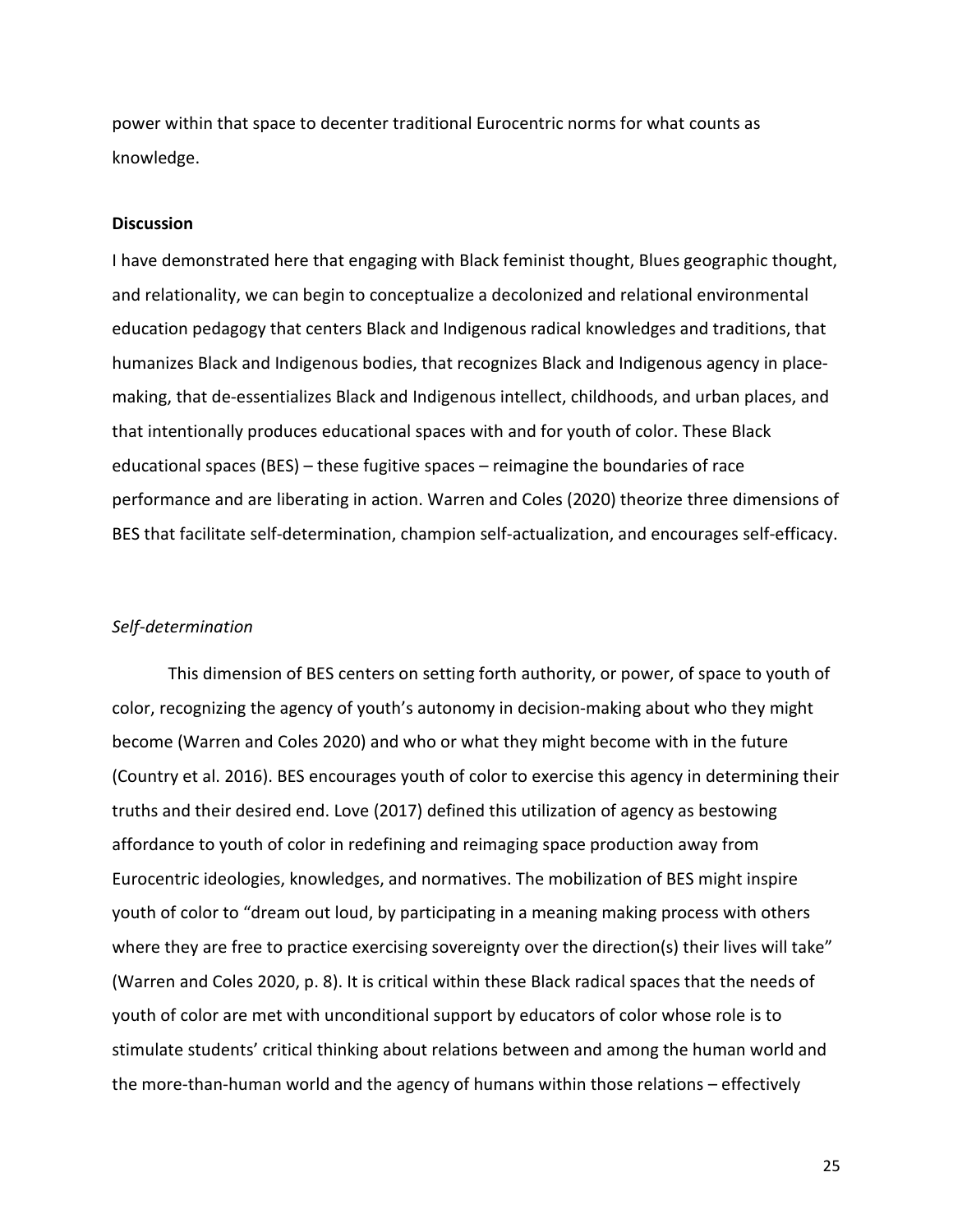teaching youth of color to imagine a world they want to live in more than simply fitting into a world already created for them (Warren and Coles 2020).

## Self-actualization

This second dimension of BES centers on championing intersectionality and bold and unique self-expression. These Black radical spaces should provide and build capacity for youth of color to realize their desires, the possibilities of all things they can accomplish, and the possibilities of all identities they can encompass. Warren and Coles (2020) argues for BES that are radically inclusive and that foster free expression of all dimensions of a student's humanity (p. 9):

> This means, for example, shunning the tendency of black male educators and scholars to erase or undermine black women and girls' contributions to the learning environment or diminish the unique social needs of black queer and gender fluid youth. BES must make room for black, trans people to be unapologetically trans, or for black Muslims to be unapologetically Muslim, based primarily on the definitions of queerness and religion or spirituality that compliment visions of the future for which they strive.

# *Self-efficacy*

This third dimension of BES centers on a mobilization of spaces that are unfaltering in the recognition that youth of color never need to dissociate from, or compromise, any aspects of their identities or relations to achieve success. These Black radical spaces should aid in the cultivation of confidence in youth of color of their inherent ability to overcome obstacles and to fulfill all desires for a life they want to live (Warren and Coles 2020). Booker T. Washington and George Washington Carver would here concur with an ideology of BES to function as liberatory acts that attend to the entire well-being of each student and inspire a positive self-concept (White 2018). "Self-efficacy is a necessary component of black freedom, and young people do not achieve self-efficacy without having a very positive self-concept, which centers on one's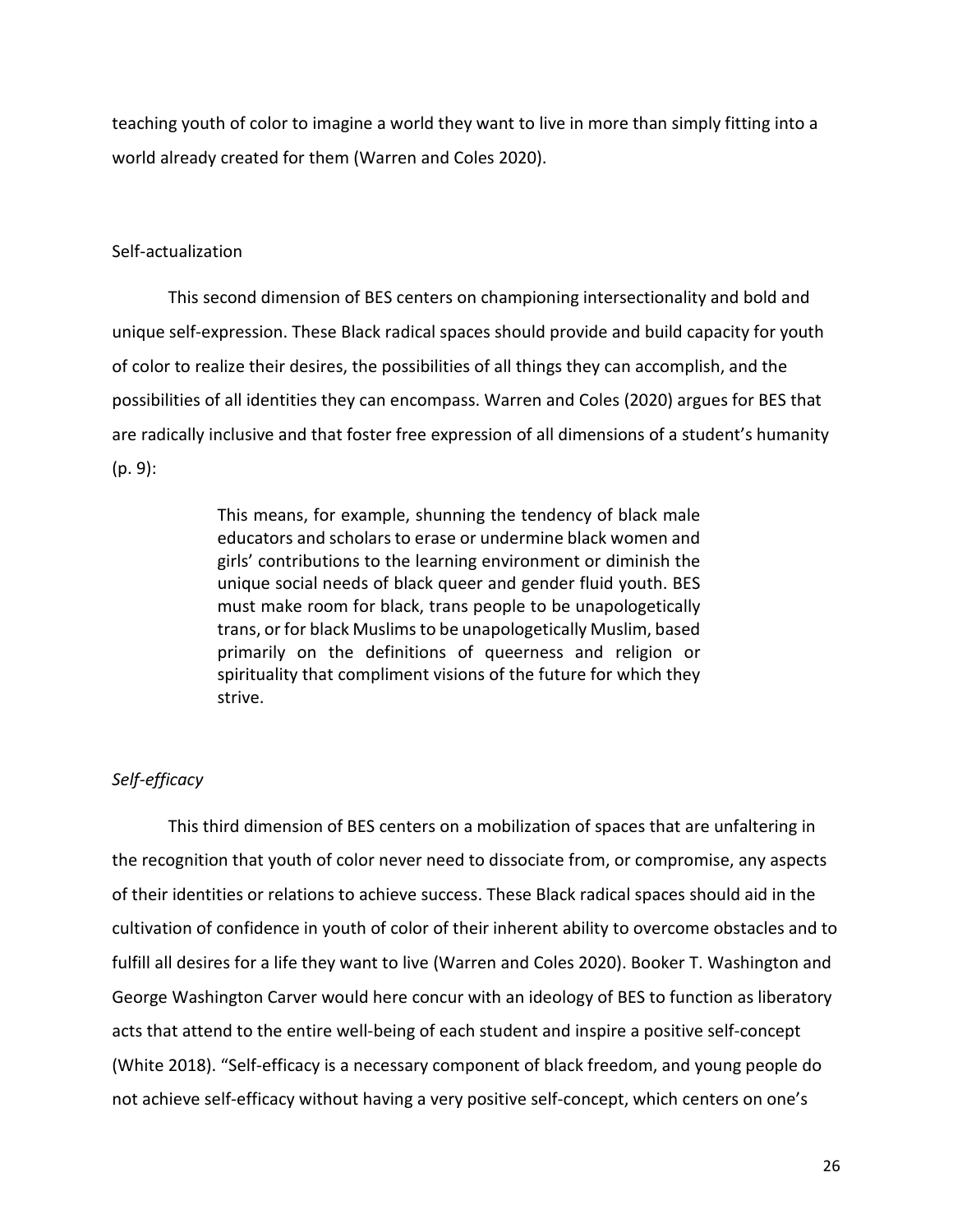deep conviction that they are, for example, beautiful, smart, and capable" (Warren and Coles 2020, p. 9).

The conceptualization of BES can, and should be, mobilized to create radical racial counterspaces within EE pedagogies and practices. In fact, attempts have been and are being made to enmesh these Black racial spaces with EE spaces. In what follows, I will explore two case studies that work to mobilize radically differentiated EE spaces. I do not here contend to delineate specifics of a decolonized relational EE pedagogy, but rather I contend to examine some foundational ideas and concepts upon which the practice of EE is being and can be explored.

# *A critical urban environmental pedagogy: using participatory methodologies to investigate local places*

Bellino and Adams (2017) developed an EE practice framed by critical pedagogy and participatory methodologies that they term critical urban environmental pedagogy (CUEP). Within this EE practice, New York students were introduced to neoliberal rhetoric that influences current political, economic, and social context of lived experiences and were exposed to a variety of texts that would work to stimulate critical conversations concerning the connections between their personal life experiences and larger institutional and systemic issues. Groups of these students were charged with investigating their own neighborhoods through a photovoice participatory methodology to deepen their knowledge about their personal and unique political and economic identities, and their own social relations, in context to understanding the existence of differing political and economic identities and social relations. This CUEP practice effectively politicized and unsettled place, prompting students to question the distribution of power modalities across place. However, this pedagogy did little in the way of decolonizing and unsettling space production and failed to make relational connections to the physical and metaphysical roots of growing radically differentiated spaces. While the CUEP practice allowed students to locate their economic and political identities and social positions, it did so in a way that only supported those identities and relations that are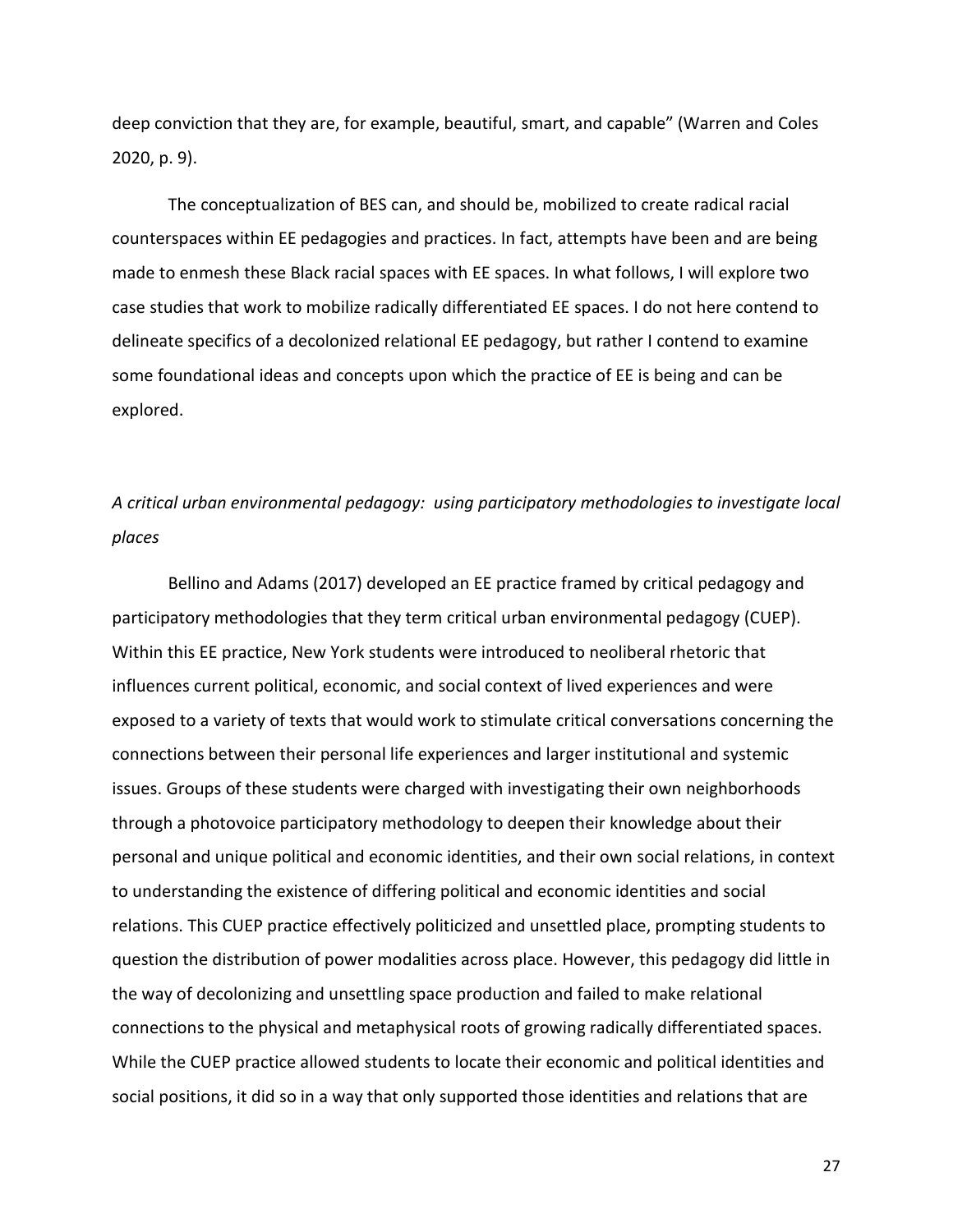pre-determined, effectively objectifying and essentializing bodies within racialized places. Here, intentionality was lost in the absence of producing specific racialized spaces and students were stripped of the opportunity toward autonomy and to explore self-sovereignty over the direction(s) of their own lives. This practice effectively reduced the agency of youth of color in relational place-making. More intensely, the CUEP practice actively works against the caution of Katherine McKittrick (2011), by creating a pedagogy focused on "areas plagued by poverty and urban blight" (p. 279). Although students are able to construct a social nature concept, they are prevented from exploring the radical knowledges and traditions that humanize racial space production and inhibited from exploring communal spaces and collective action that Black feminist geographies and Blues geographies champion for in cultivating differentiated imaginaries of a world that bodies of color want to live in (Woods 2007; Martin 2007; Katherine McKittrick 2011; Nxumalo and Ross 2019; Ross 2020; Henderson 2020; Warren and Coles 2020). Bellino and Adams (2017) expose students to different lived experiences and create an educational space that recognizes youth agency by centering youth knowledge. Their CUEP is also effective in allowing students to think critically about place-making and the political and economic ethics that are involved. However, their argument fails to center specific racialized knowledges and traditions, thus effectively reducing the recognition of the agency of youth of color and ultimately halting the production of BES.

# *Grow Dat: Learning and healing from participating in an ongoing series of history of the land*

Grow Dat Youth Farm offers an example of a radically differentiated space production and attempts to produce an intentionally intersectional – racialized, classed, gendered, and expressive – space to engage a diverse grouping of young people and staff in historical field trips, agricultural workshops, and exploration of the relational biography in New Orleans, Louisiana. Much like Washington's Tuskegee, at Grow Dat, students are educated in land histories, the genealogy of radical agricultural traditions, and are even educated in agricultural strategies of self-sufficiency and community sustainability. Brown et al. (2020) argues that this critical land histories pedagogical approach is essential in EE for youth of color to understand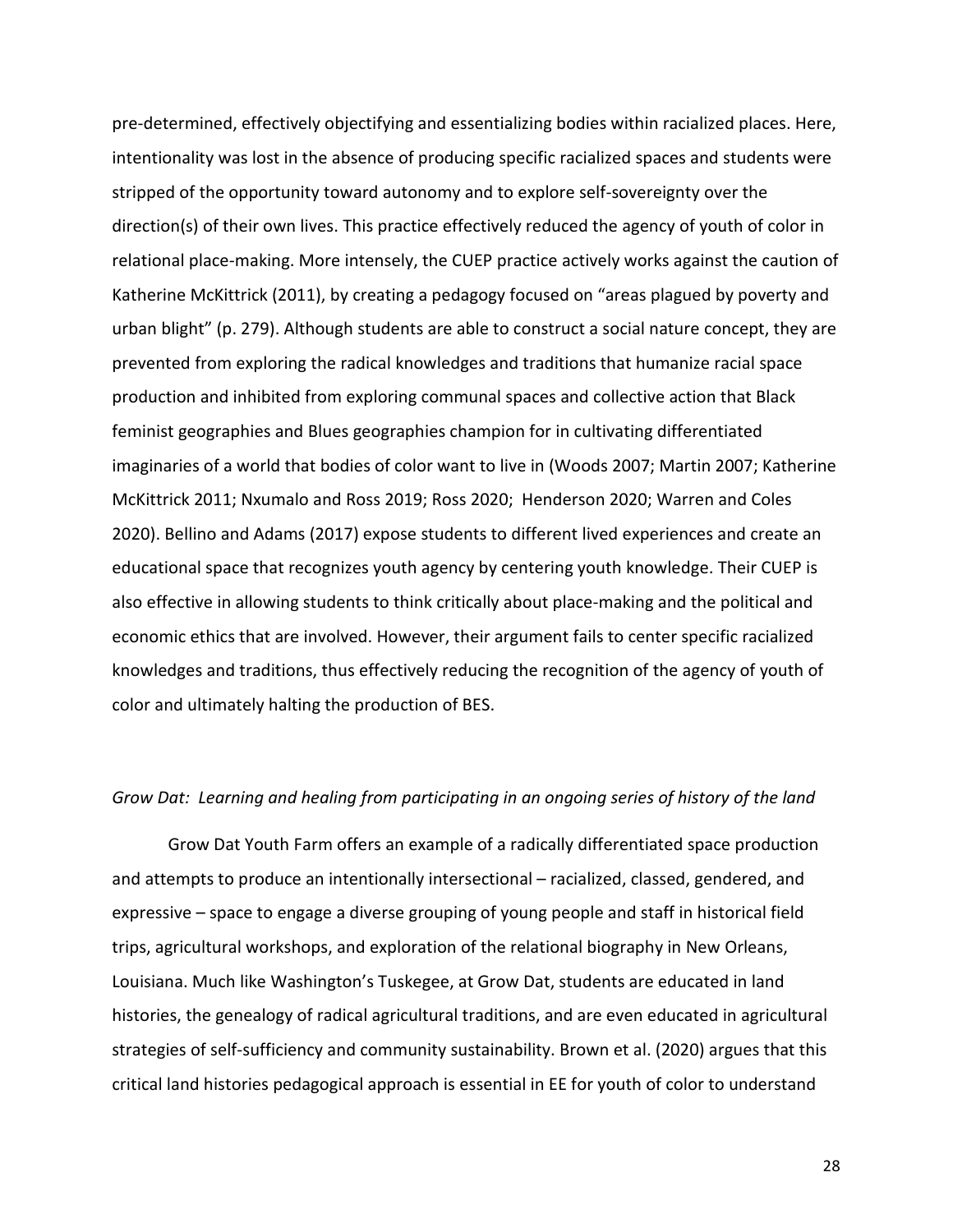the spatial and social configurations of places, particularly of foodscapes. This pedagogical lens is what Brown et al. (2020) calls History of the Land, and within this EE practice small groups of students are provided a collage of historical images of the land on which the farm is situated and are tasked with chronologically ordering the images to reveal the genealogy of lived experiences of a multiplicity of bodies and of collective communities in relation to the land. This land curriculum presents land as intrinsically storied and centers racial histories that unsettle place and challenge histories of settler colonialism, effectively recognizing Black and Indigenous agency in relational place-making. Students continue within the practice by touring the historical sites from the images on the farm, visiting a site that evokes each period of time that was previously identified. Students explore Black radical traditions, particularly Black agricultural traditions that are in relation with the history and becoming of the land at the same time they examine the racial violences of a plantation history and a history of dispossession of Indigenous land. In cooperation with Katherine McKittrick's caution, a History of the Land pedagogy avoids essentializing Black bodies by contextualizing contemporary racial violences among stories of traditions, racial knowledges, and resistance. This pedagogy effectively decolonizes places and intentionally produces racialized spaces – fugitive spaces – that situates Black and Indigenous radical knowledges and traditions. This EE practice ends with dialogue centered on youth imagination. Here students are asked to think of how the Grow Dat land should be used – providing students the opportunity to openly imagine a future they want to live and become in and who and what they want to become with. The History of the Land pedagogy recognizes youth autonomy in decision-making and youth agency in relational placemaking. This radical rethinking of space production and place-making invokes inclusive knowledge participation that emphasizes that everyone deserves a seat at the table when we imagine new and intentional space production and when we mobilize this radical space production to recognize agency in knowledge and traditions that "count" in place-making (Brown et al. 2020).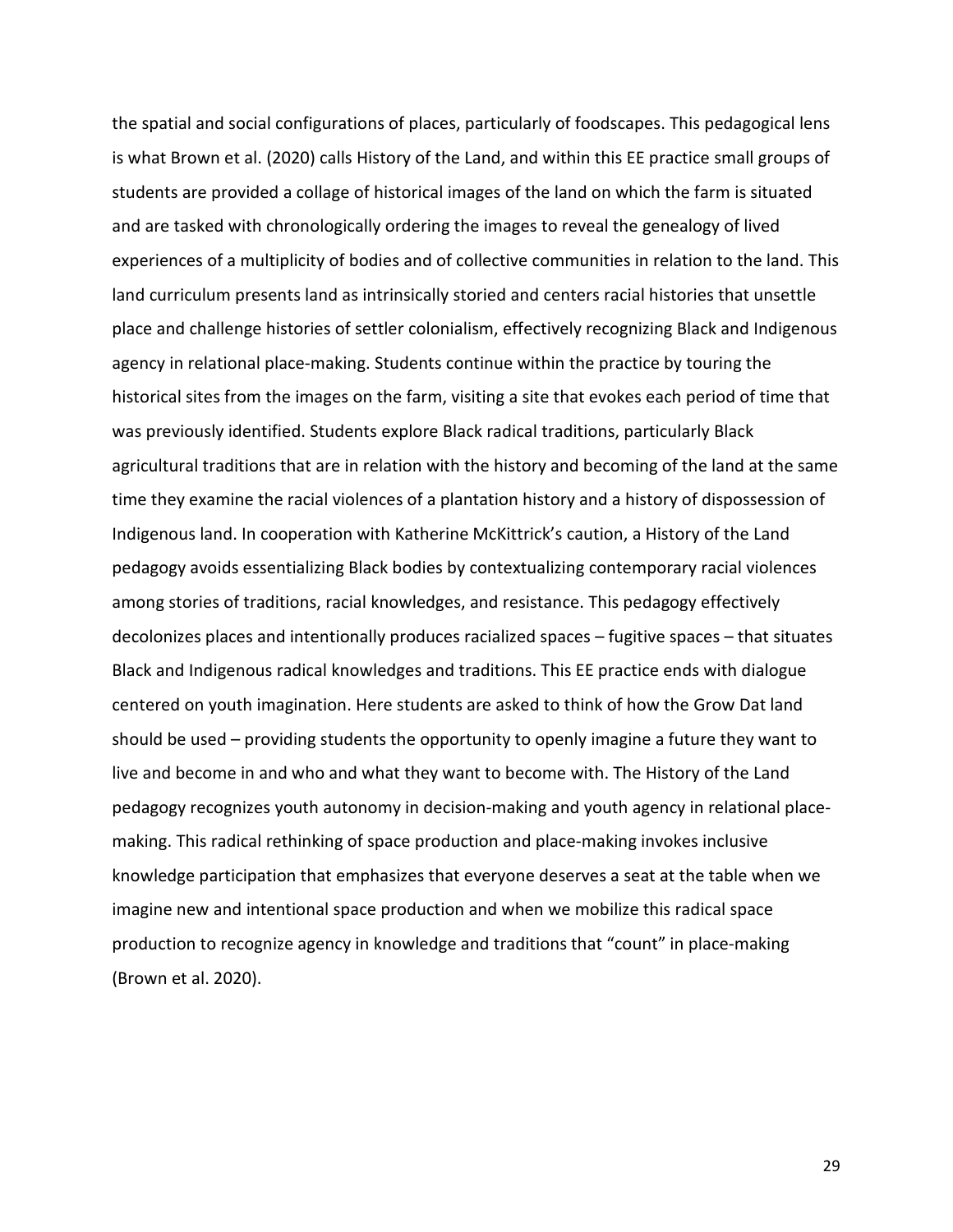#### **Conclusion**

To conceptualize a decolonized relational EE pedagogy, is to cultivate imaginaries of deessentialized Black childhoods in anti-colonial and resistant EE spaces. I have explored Black feminism and Blues geographies to center Black and Indigenous radical knowledges, traditions, and other modes of resistance, making visible the power and agency that Black and Indigenous bodies hold in place-making through relations with the physical and metaphysical components of space. Mobilizing Black feminist thought and Blues geographic thought, an imaginary of radically differentiated space production is possible. There is real opportunity to produce these intentionally racialized spaces – fugitive spaces – to counter, resistant, and dismantle hegemonic, Eurocentric, and colonial knowledges, imaginaries, and absolute truths. In this perspective, fugitive spaces become modes of imagining Black EE futurities that respond to the realities of Eurocentric colonialism and anti-Blackness in the afterlife of school segregation (Nxumalo and Ross 2019). Black fugitive EE spaces explore the ways in which youth of color and environmental educators mobilize EE fugitivity through radical relationality that centers, affirms, and values Black life. In imagining these relational spaces that allow for the production of BES in EE for youth of color, youth knowledge and lived experience is centered – recognizing the multiplicity of agencies, the multiplicity of relations with the physical and metaphysical, and the multiplicity of identities that exist in and become with the world. This purposeful and vigorous decentering of Eurocentric, Anthropogenic, humanistic, and colonial envisions and narratives of Black spaces makes possible the re-envisioning of a world of collective spaces where youth of color and educators resist anti-Blackness and racial erasure in EE and center the historical, contemporary, and futuristic Black radical relationality to the environment (Nxumalo and Ross 2019).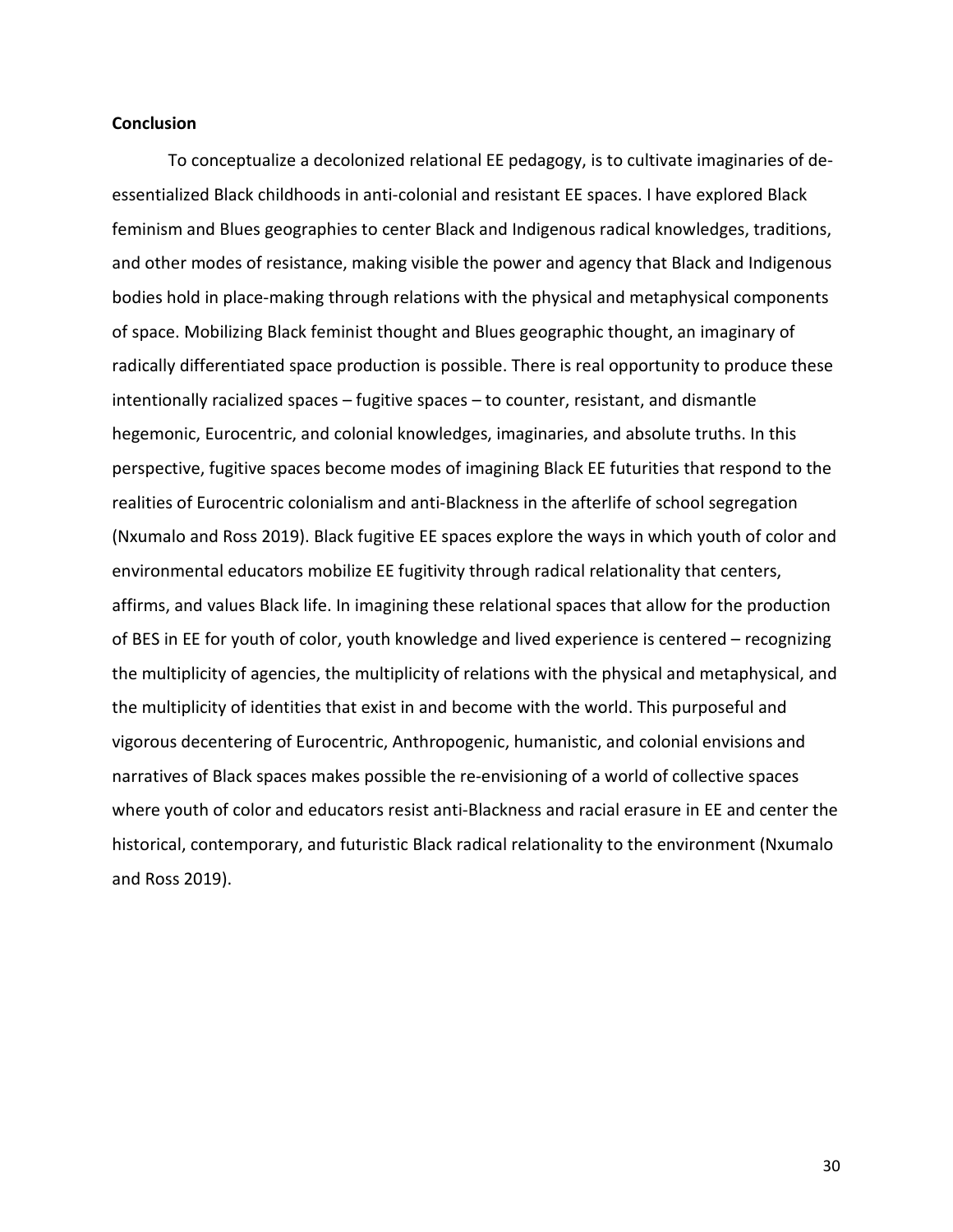# Bibliography

- Allen, Douglas, Mary Lawhon, and Joseph Pierce. 2019. "Placing race: On the resonance of place with black geographies." *Progress in Human Geography 43 (6)* 1001-1019.
- Barra, Monica Patrice. 2020. "Good Sediment: Race and Restoration in Coastal Louisiana ." *Annals of the American Association of Geographers* 1-17.
- Bellino, Marissa E., and Jennifer D. Adams. 2017. "A critical urban environmental pedagogy: Relevant urban environmental education for and by youth." *The Journal of Environmental Education 48 (4)* 270-284.
- Bernstein, Robin. 2011. "Playing Innocent: Childhood, Race, Performance." In *Racial Innocence*, by Robin Bernstein, 1-29. New York : NYU Press.
- Brown, Jabari, Kevin Connell, Jeanne Firth, and Theo Hilton. 2020. "This history of the land: a relational and place-based approach for teaching (more) radical food geographies." *Human Geography 13 (3)* 242-252.
- Country, Bawaka, Sarah Wright, Sandie Suchet-Pearson, Kate Lloyd, Laklak Burarrwanga, Ritjilili Ganambarr, Merrkiyawuy Ganambarr-Stubbs, Banbapuy Ganambarr, and Djawundil Maymuru. 2016. "Co-becoming Bawaka: Towards a relational understanding of place/space." *Progress in Human Geography 40 (4)* 455-475.
- Du Bois, W.E. Burghardt. 1935. *Black Reconstruction.* New York: Harcourt, Brace and Company.
- Ducre, Kishi Animashaun. 2018. "The Black feminist spatial imagination and an intersectional environmental justice." *Environmental Sociology 4 (1)* 22-35.
- Duman, Michael J., and Kihana Miraya Ross. 2016. "Be Real Black for Me: BlackCrit in Education." *Urban Education 51* 415-442.
- Fawcett, Leesa. 2002. "Children's Wild Animal Stories: Questioning Interspecies Bonds." *Canadian Journal of Environmental Education 7 (2)* 125-139.
- Finney, Carolyn. 2014. *Black Faces, White Spaces: Reimagining the Relationship of African Americans to the Great Outdoors.* Chapel Hill: The University of North Carolina Press.
- Gilmore, Ruth Wilson. 2002. "Fatal Couplings of Power and Difference: Notes on Racism and Geography." *The Professional Geographer 54 (1)* 15-24.
- Givens, Jarvis Ray. 2016. "A grammar for black education beyond borders: exploring technologies of schooling in the African Diaspora." *Race Ethnicity and Education 19 (6)* 1288-1302.
- Glave, Dianne D. 2010. *Rooted in the Earth.* Chicago: Lawrence Hill Books.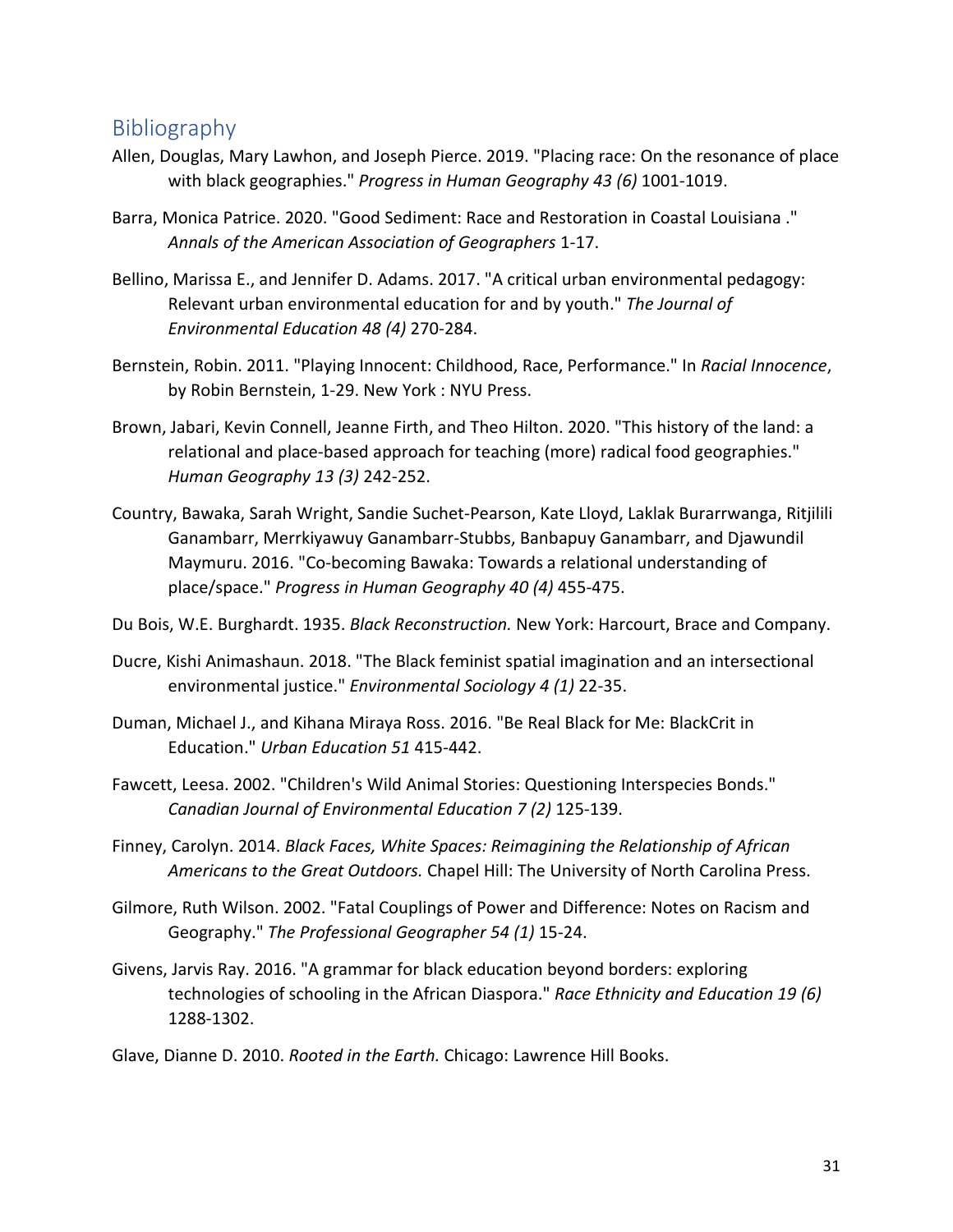- Haraway, Donna. 1988. "Situated Knowledges: The Science Question in Feminism and the Privilege of Partial Perspective." *Feminist Studies 14 (3)* 575-599.
- Hartman, Saidiya. 2007. *Lose Your Mother: A Journey along the Atlantic Slave Route.* New York: Farra, Straus and Giroux.
- Harvey, David. 1996. *Justice, nature, and the geography of difference .* Cambridge: Blackwell Publishers .
- Henderson, Leonard Alexander. 2020. "Ain't no love in the heart of the mountains: hip-hop, exclusion, and the White Wilderness." *HSU theses and projects 406.*
- Hooks, Bell. 1981. *Ain't I A Woman: Black Women and Feminism.* London: Pluto Press.
- Jackson, Zakiiya. 2015. "Outer worlds: The persistence of race in movement "beyond the human"." *GLQ: A Journal of Lesbian and Gay Studies 21(2-3)* 215-218.
- King, Tiffany Lethabo. 2016. "The labor of (re)reading plantation landscapes fungible(ly)." *Antipode 48* 1022-1039.
- Louv, Richard. 2005. *Last Child in the Woods: Saving Our Children From Nature-Deficit Disorder.* New York: Workman Publishing Company.
- Love, Bettina L. 2017. "A Rachet Lens: Black Queer Youth, Agency, Hip Hop, and the Black Ratchet Imagination." *Educational Researcher 46 (9)* 539-547.
- Martin, Karen L. 2007. "Here we go "round the broomie tree": Aboriginal early childhood realities and experiences in early childhood services." In *Early Childhood in Australia: Historical and Comparative Contexts*, by Jo Ailwood, 18-34. Frenchs Forest, NSW, Australia: Pearson Education.
- Massey, Doreen. 2005. *For Space.* London: SAGE.
- McKittrick, Katherine. 2006. *Demonic Grounds: Black Women and the Cartographies of Struggle.* Minneapolis: University of Minnesota Press.
- McKittrick, Katherine. 2011. "On plantations, prisons, and a black sense of place." *Social & Cultural Geography 12 (8)* 947-963.
- Nakagawa, Scot. 2012. "Blackness is the fulcrum." *Race Files* https://www.racefiles.com/2012/05/04/blackness-is-the-fulcrum/.
- Nxumalo, Fikile, and Kihana Miraya Ross. 2019. "Envisioning Black space in environmental education for young children." *Race Ethnicity and Education 22(4)* 502-524.
- Nxumalo, Fikile, and Stacia Cedillo. 2017. "Decolonizing place in early childhood studies: Thinking with Idigenous onto-epistemologies and Black feminist geographies." *Global Studies of Childhood 7 (2)* 99-112.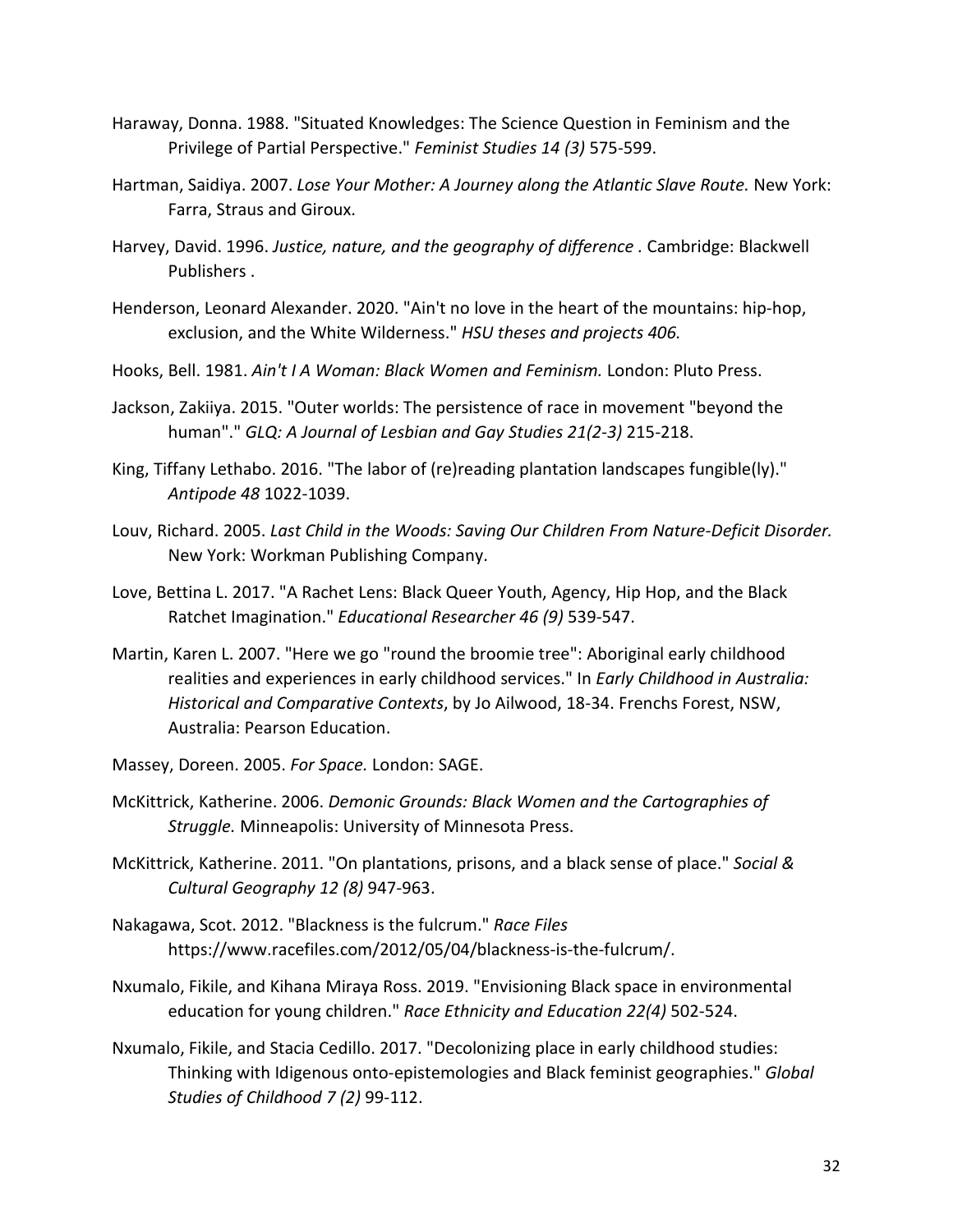- Robinson, Cedric J. 1983. *Black Marxism: The Making of The Black Radical Tradition.* Chapel Hill: The University of North Carolina Press.
- Ross, Kihana Miraya. 2020. "Black space in education: (Anti)blackness in the afterlife of school segregation." In *The future is Black: Afropessimism, fugitivity, and racial hope in edcuation*, by Carl A. Grant, Ashley N. Woodson and Michael J. Dumas. Routledge.
- Sojoyner, Damien M. 2016. *First Strike: Educational Encolsures in Black Los Angeles.* Minneapolis: University of Minnesota Press.
- Sundberg, Juanita. 2014. "Decolonizing posthumanist geographies." *Cultural Geographies 21 (1)* 33-47.
- Taylor, Affrica. 2017. "Beyond stewardship: common world pedagogies for the Anthropocene." *Environmental Education Research 23 (10)* 1448-1461.
- Taylor, Affrica, and Veronica Pacini-Ketchabaw. 2015. "Learning with children, ants, and worms in the Anthropocene: Towards a common world pedagogy of multispecies vulnerability." *Pedagogy, Culture & Society 23 (4)* 507-529.
- Tyner, James A. 2007. "Urban revolutions and the spaces of black radicalism." In *Black Geographies and the Politics of Place*, by Katherine McKittrick and Clyde Woods, 218- 232. Cambridge: South End Press.
- Warren, Chezare A., and Justin A. Coles. 2020. "Trading Spaces: Antiblackness and Reflections on Black Education Futures." *Equity & Excellence in Education.*
- Whatmore, Sarah. 2002. "Geographies of/for a More Than Human World: towards a relational ethics." In *Hybrid Geographies: Natures Cultures Spaces*, by Sarah Whatmore, 146-167. London: SAGE.
- Whatmore, Sarah. 2006. "Materialist returns: Practicing cultural geography in and for a morethanhuman world." *Cultural Geographies 13 (4)* 600-609.
- White, Monica M. 2018. "Intellectual Traditions in Black Agriculture." In *Freedom Farmers: Agricultural Resistance and the Black Freedom Movement*, by Monica M. White, 28-62. Chapel Hill: University of North Carolina Press.
- Woods, Clyde. 2007. ""Sittin' on Top of the World": The Challenges of Blues and Hip Hop Geography." In *Black Geographies and the Politics of Place*, by Katherine McKittrick, 46- 81. Toronto: Between the Lines.
- Woodson, Carter G. 1933. *The Mis-Education of the Negro.* Washington, D.C.: The Associated Publishers.